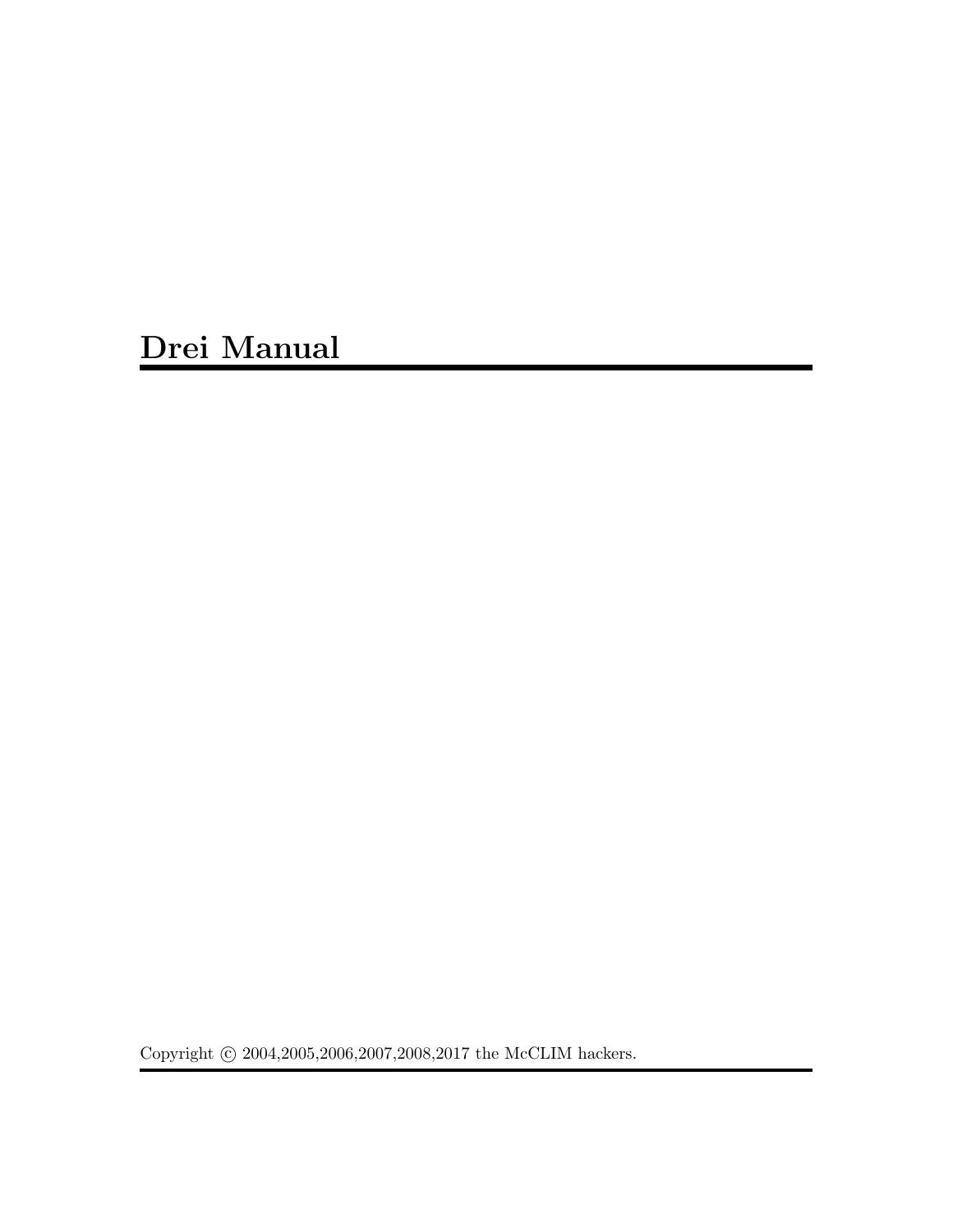# Table of Contents

| 1              |                |                                                                                                        |
|----------------|----------------|--------------------------------------------------------------------------------------------------------|
|                | 1.1            |                                                                                                        |
|                | 1.2            |                                                                                                        |
|                |                |                                                                                                        |
| $\overline{2}$ |                | $\overline{4}$                                                                                         |
|                |                |                                                                                                        |
| 3              |                | Standard Drei Variants  6                                                                              |
|                |                |                                                                                                        |
| 4              |                | $Protocols \ldots \ldots \ldots \ldots \ldots \ldots \ldots \ldots \ldots \ldots \ldots \ldots \ldots$ |
|                |                |                                                                                                        |
|                | 4.1.1          |                                                                                                        |
|                | 4.1.2          |                                                                                                        |
|                | 4.1.3          |                                                                                                        |
|                | 4.1.4          |                                                                                                        |
|                | 4.1.5          |                                                                                                        |
|                | 4.2            |                                                                                                        |
|                | 4.3            |                                                                                                        |
|                | 4.3.1          |                                                                                                        |
|                | 4.4            |                                                                                                        |
|                | 4.4.1          |                                                                                                        |
|                | 4.4.2          |                                                                                                        |
|                | 4.4.3          |                                                                                                        |
|                | 4.4.4          |                                                                                                        |
|                | 4.4.5          |                                                                                                        |
|                |                |                                                                                                        |
|                | 4.6            |                                                                                                        |
|                | 4.6.1          |                                                                                                        |
|                | 4.6.2          |                                                                                                        |
|                | 4.6.3          |                                                                                                        |
|                | 4.6.4          |                                                                                                        |
|                | 4.7            |                                                                                                        |
|                | 4.8            |                                                                                                        |
|                | 4.8.1          |                                                                                                        |
|                | 4.8.2<br>4.8.3 |                                                                                                        |
|                | 4.9            |                                                                                                        |
|                | 4.9.1          |                                                                                                        |
|                | 4.9.2          |                                                                                                        |
|                |                |                                                                                                        |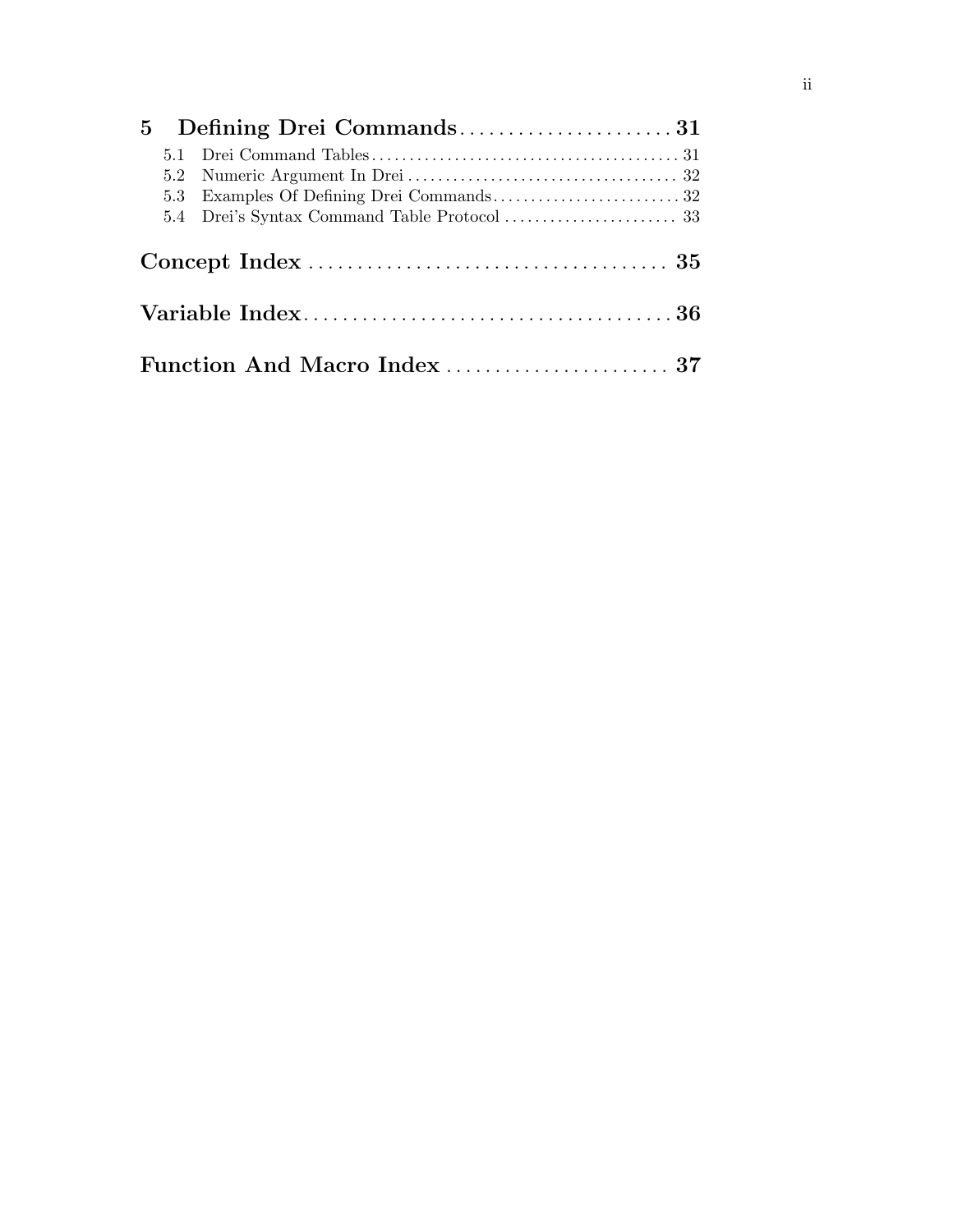<span id="page-3-0"></span>Drei - an acronym for Drei Replaces EINE's Inheritor - is one of the editor substrates provided by McCLIM. Drei is activated by default.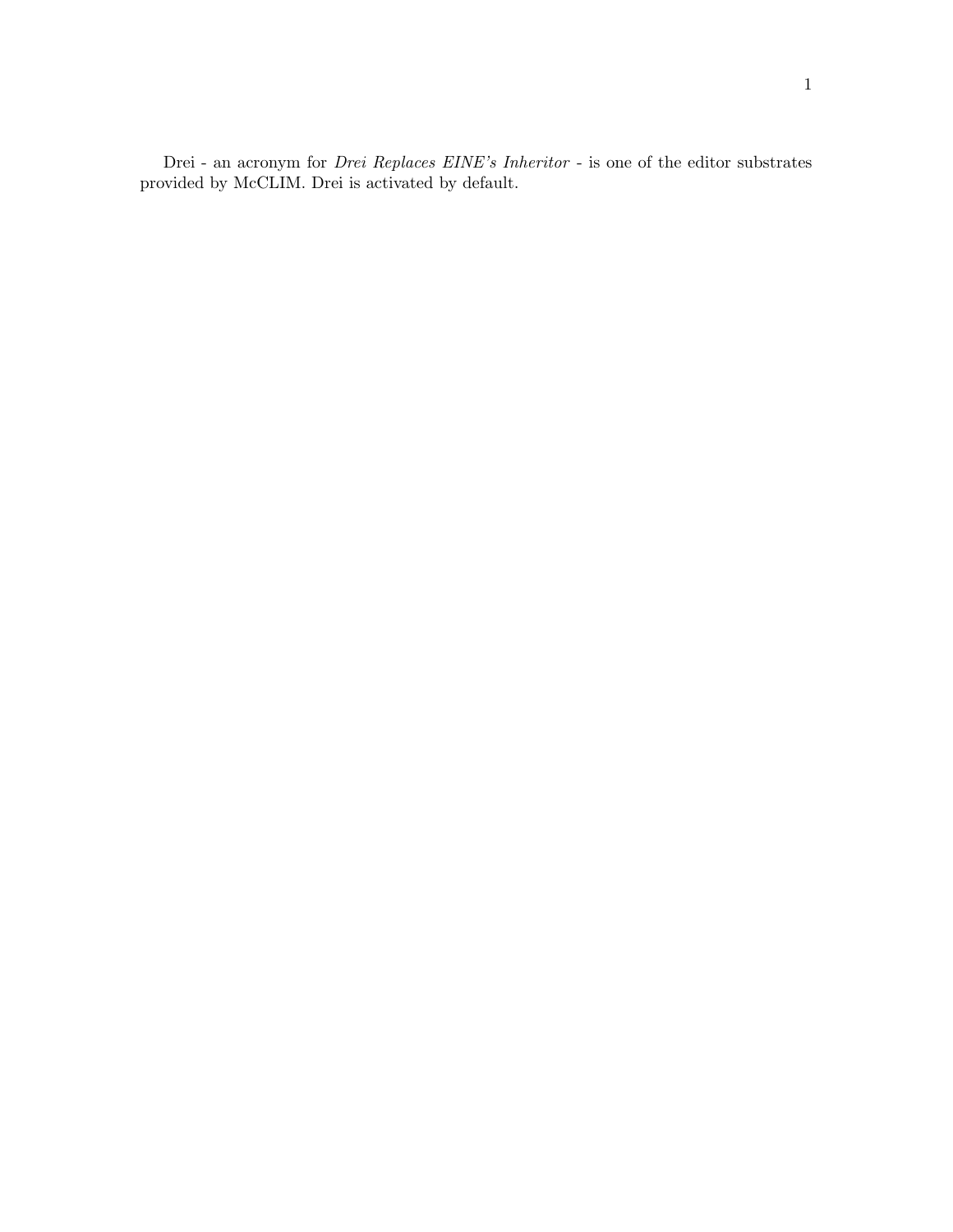## <span id="page-4-0"></span>1 Drei Concepts

The reason for many of Drei's design decisions, and the complexity of some of the code, is due to the flexibility that Drei is meant to expose. Drei has to work as, at least, an input-editor, a text editor gadget and a simple pane. These three different uses have widely different semantics for reading input and performing redisplay - from passively being fed gestures in the input editor, to having to do event handling and redisplay timing manually in the gadget version. Furthermore, Drei is extensible software, so we wished to make the differences between these three modi operandi transparent to the extender (as much as possible at least, unfortunately the Law of Leaky Abstractions prevents us from reaching perfection). These two demands require the core Drei protocols, especially those pertaining to redisplay, gesture handling and accepting input from the user, to be customizable by the different specialized Drei classes.

We call a specific instance of the Drei editor substrate a *Drei instance*. A *Drei variant* is a specific subclass of drei that implements a specific kind of editor, such as an input-editor or a gadget. A given Drei instance has a single view associated with it, this view must be unique to the Drei instance (though this is not enforced), but may be changed at any time. The most typical view is one that has a buffer and maintains syntax information about the buffer contents. A buffer need not be unique to a buffer-view, and may be changed at any time. The view instance has two marks into the buffer, called the *top* and *bottom* mark. These marks delimit the visible region of the buffer - for some Drei variants, this is always the entire buffer, while others may only have a smaller visible region. Note that not all of the visible region necessarily is on display on the screen (parts, or all, of it may be hidden due to scrolling, for example), but nothing outside the visible region is on display, though remember that the same buffer may be used in several vires, and that each of these views may have their own idea about what the visible region is. Most views also maintain marks for the current *point* and *mark*. This means that different views sharing the same buffer may have different points and marks. Every Drei instance also has a kill ring object which contains object sequences that have been killed from the buffer, and can be yanked back in at the users behest. These are generally not shared.

Every Drei instance is associated with an editor pane - this must be a CLIM stream pane that is used for redisplay (see [Section 4.7 \[Redisplay Protocol\], page 23](#page-25-1)). This is not necessarily the same object as the Drei instance itself, but it can be. (With a little work, the editor pane can be NIL, which is useful for resting.)

For each Drei instance, Drei attempts to simulate an application top-level loop with something called a *pseudo command loop*, and binds a number of special variables appropriately. This is to make command writing more convenient and similar across all Drei variants, but it also means that any program that uses one of the low-level Drei variants that do not to this, such as drei-pane, need to bind these special variables themselves, or Drei commands are likely to malfunction.

### <span id="page-4-1"></span>1.1 Access Functions

The access functions are the primary interface to Drei state, and should be used to access the various parts. It is not recommended to save the return value of these functions, as they are by nature ephemeral, and may change over the course of a command.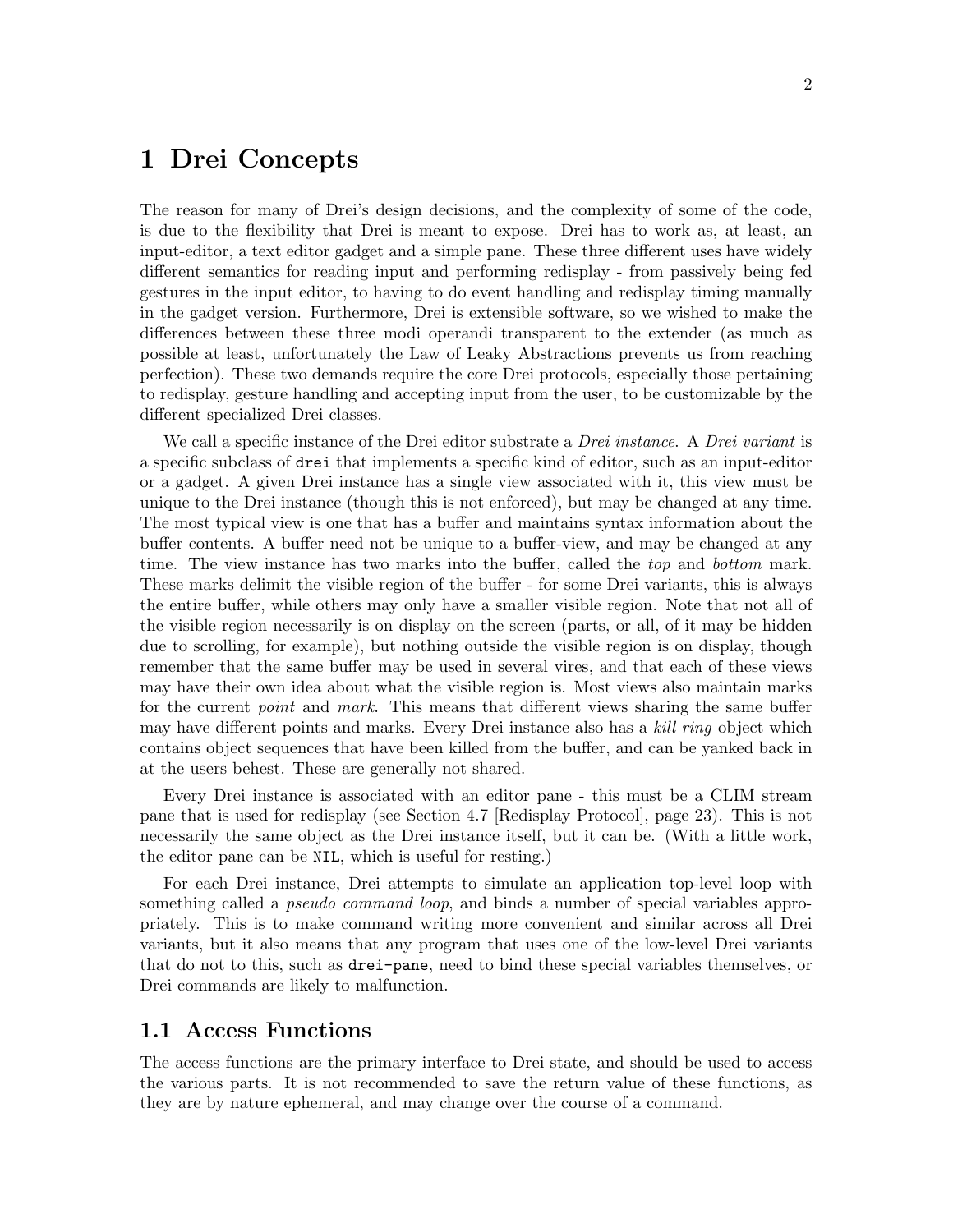<span id="page-5-0"></span>

| drei:drei-instance $\&$ opt $\overline{\text{ional}}$ $object$<br>Return the Drei instance of object. If object is not provided, the currently running<br>Drei instance will be returned. | [Function] |
|-------------------------------------------------------------------------------------------------------------------------------------------------------------------------------------------|------------|
| drei:current-view $\&$ optional $object$<br>Return the view of the provided object. If no object is provided, the currently running<br>Drei instance will be used.                        | [Function] |
| esa:current-buffer<br>Return the currently active buffer of the running esa.                                                                                                              | [Function] |
| $d$ rei:point $\&$ optional $object$<br>Return the point of the provided object. If no object is provided, the current view<br>will be used.                                              | [Function] |
| drei:mark $\&$ optional $object$<br>Return the mark of the provided object. If no object is provided, the current view<br>will be used.                                                   | [Function] |
| drei: current-syntax<br>Return the syntax of the current buffer.                                                                                                                          | [Function] |
| 1.2 Special Variables                                                                                                                                                                     |            |
| Drei uses only a few special variables to provide access to data structures.                                                                                                              |            |
| drei-kill-ring:*kill-ring*<br>This special variable is bound to the kill ring of the running application or Drei<br>instance whenever a command is executed.                              | [Variable] |
| Additionally, a number of ESA special variables are used in Drei.                                                                                                                         |            |
| esa:*minibuffer*<br>The minibuffer pane of the running application.                                                                                                                       | [Variable] |

esa:\*previous-command\* [Variable]

When a command is being executed, the command previously executed by the application.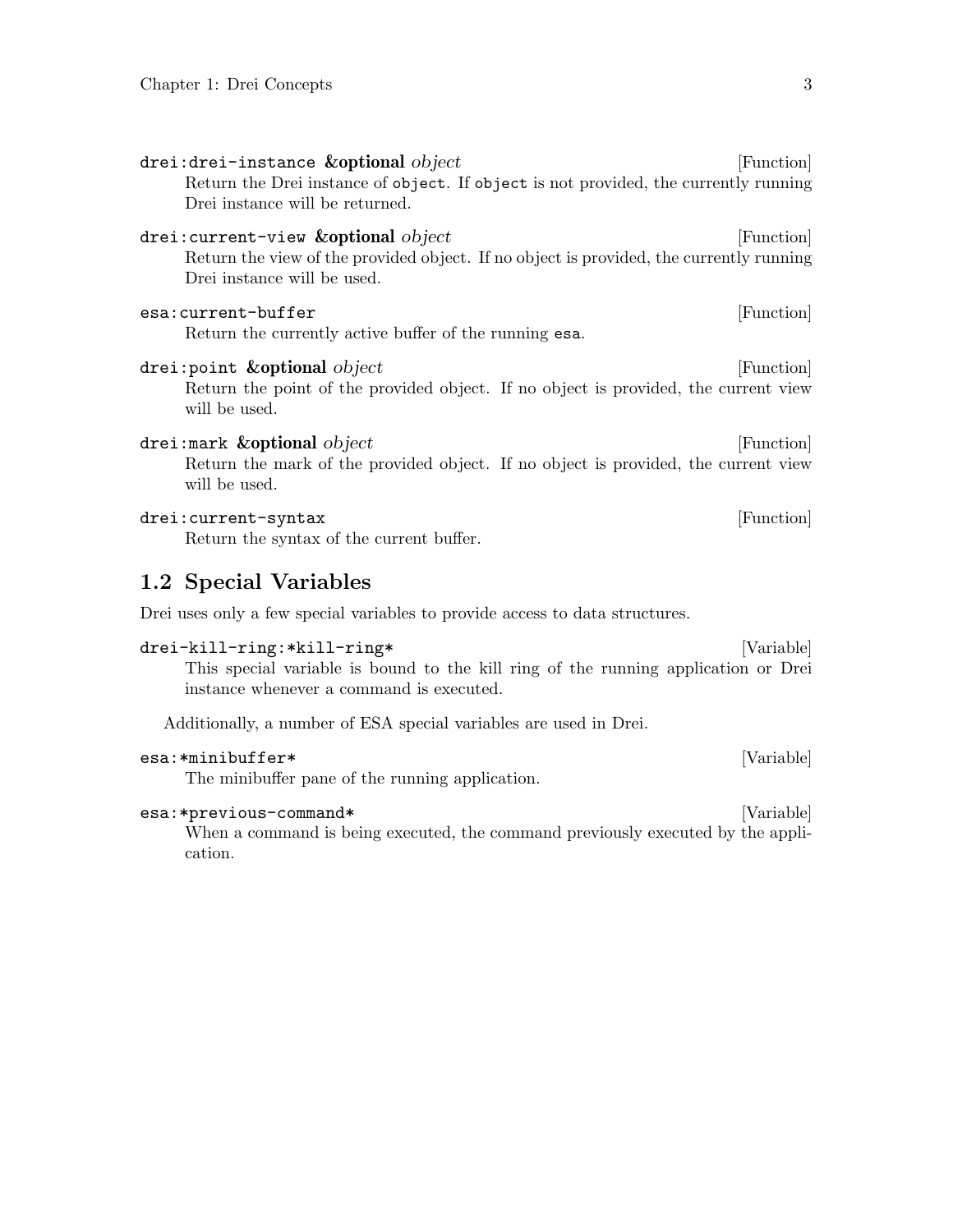# <span id="page-6-0"></span>2 External API

#### drei:drei  $[\text{Class}]$

Class precedence list: drei, standard-object, slot-object, t Slots:

• % view  $-\text{initargs: view}$ 

The CLIM view that will be used whenever this Drei is being displayed. During redisplay, the stream-default-view of the output stream will be temporarily bound to this value.

• %previous-command

The previous CLIM command executed by this Drei instance. May be NIL if no command has been executed.

- %editor-pane initargs: :editor-pane The stream or pane that the Drei instance will perform output to.
- %minibuffer  $-$  initargs: :minibuffer

The minibuffer pane (or null) associated with the Drei instance. This may be NIL.

• %command-table — initargs: : command-table

The command table used for looking up commands for the Drei instance. Has a sensible default, don't override it unless you know what you are doing.

• %cursors

A list of which cursors are associated with the Drei instance. During redisplay, display-drei-view-cursor is called on each element of this list.

• %point-cursor

The cursor object that is considered the primary user-oriented cursor, most probably the cursor for the editor point. Note that this cursor is also in the cursors-list.

• %cursors-visible — initargs: :cursors-visible

If true, the cursors of this Drei instance will be visible. If false, they will not.

The abstract Drei class that maintains standard Drei editor state. It should not be directly instantiated, a subclass implementing specific behavior (a Drei variant) should be used instead.

#### :editable-p [drei Initarg]

Whether or not the Drei instance will be editable. If NIL, the buffer will be set to read-only (this also affects programmatic access). The default is T.

:single-line [drei Initarg] If T, the buffer created for the Drei instance will be single line, and a condition of type buffer-single-line will be signalled if an attempt is made to insert a newline character.

#### drei:handling-drei-conditions &body body [Macro]

Evaluate body while handling Drei user notification signals. The handling consists of displaying their meaning to the user in the minibuffer. This is the macro that ensures conditions such as motion-before-end does not land the user in the debugger.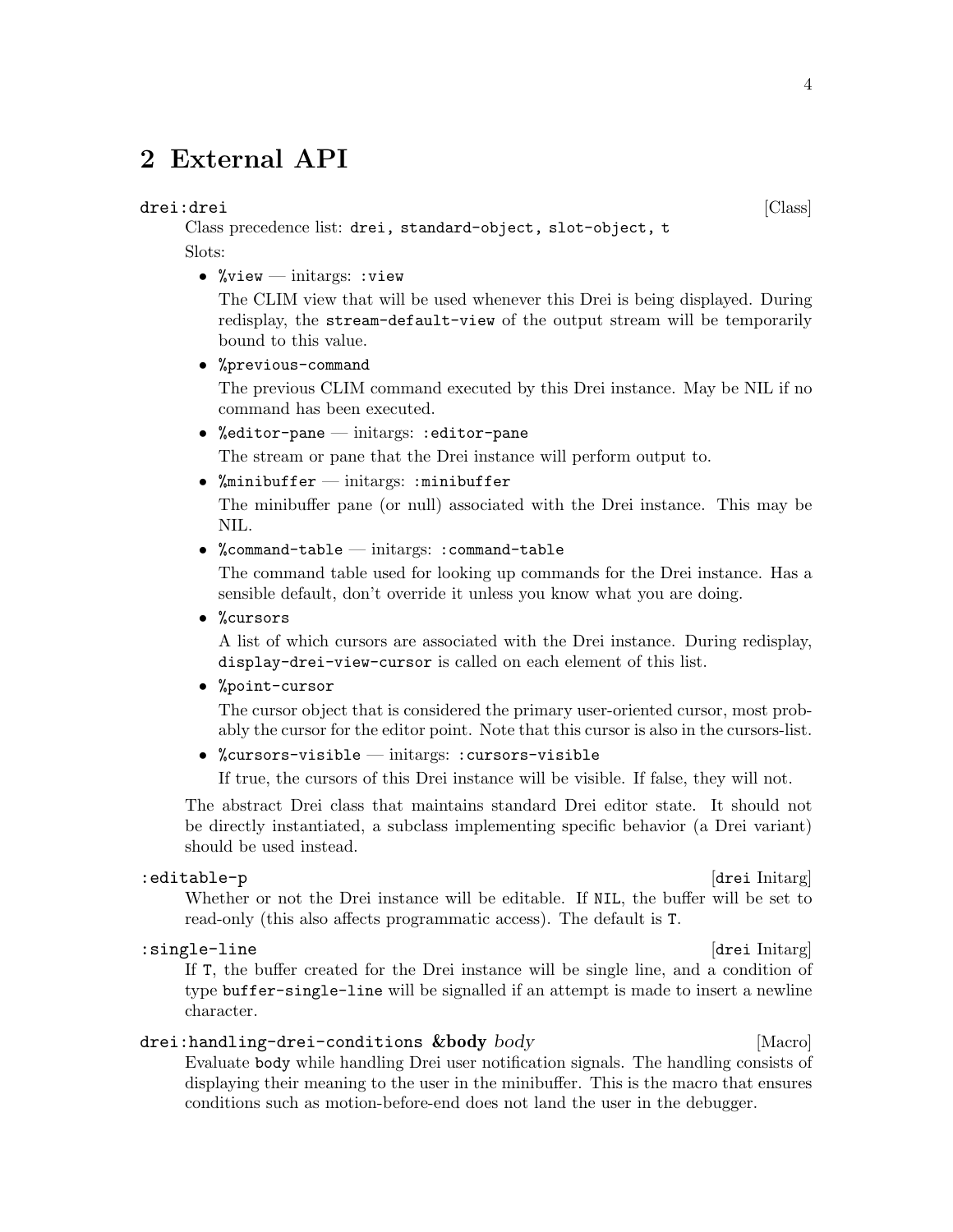### <span id="page-7-0"></span> $\text{drei:with-bound-drei-special-variables}$  (drei-instance  $\&\text{key}$  [Macro]

kill-ring minibuffer command-parser partial-command-parser previous-command prompt) &body body

Evaluate body with a set of Drei special variables ((drei-instance), \*kill-ring\*, \*minibuffer\*, \*command-parser\*, \*partial-commandparser\*, \*previous-command\*, \*extended-command-prompt\*) bound to their proper values, taken from drei-instance. The keyword arguments can be used to provide forms that will be used to obtain values for the respective special variables, instead of finding their value in drei-instance or their existing binding. This macro binds all of the usual Drei special variables, but also some CLIM special variables needed for ESA-style command parsing.

#### drei: performing-drei-operations (drei &rest args & key with-undo [Macro] redisplay) &body body

Provide various Drei maintenance services around the evaluation of body. This macro provides a convenient way to perform some operations on a Drei, and make sure that they are properly reflected in the undo tree, that the Drei is redisplayed, the syntax updated, etc. Exactly what is done can be controlled via the keyword arguments. Note that if with-undo is false, the \*entire\* undo history will be cleared after body has been evaluated. This macro expands into a call to invoke-performing-dreioperations.

#### drei:invoke-performing-drei-operations drei [Generic Function] continuation &key with-undo redisplay

Invoke continuation, setting up and performing the operations specified by the keyword arguments for the given Drei instance.

#### drei:accepting-from-user (drei) &body body [Macro]

Modidfy drei and the environment so that calls to accept can be done to arbitrary streams from within body. Or, at least, make sure the Drei instance will not be a problem. When Drei calls a command, it will be wrapped in this macro, so it should be safe to use accept within Drei commands. This macro expands into a call to invoke-accepting-from-user.

- drei:invoke-accepting-from-user drei continuation [Generic Function] Set up drei and the environment so that calls to accept will behave properly. Then call continuation.
- drei:execute-drei-command drei-instance command [Generic Function] Execute command for drei. This is the standard function for executing Drei commands - it will take care of reporting to the user if a condition is signalled, updating the syntax, setting the previous-command of drei and recording the operations performed by command for undo.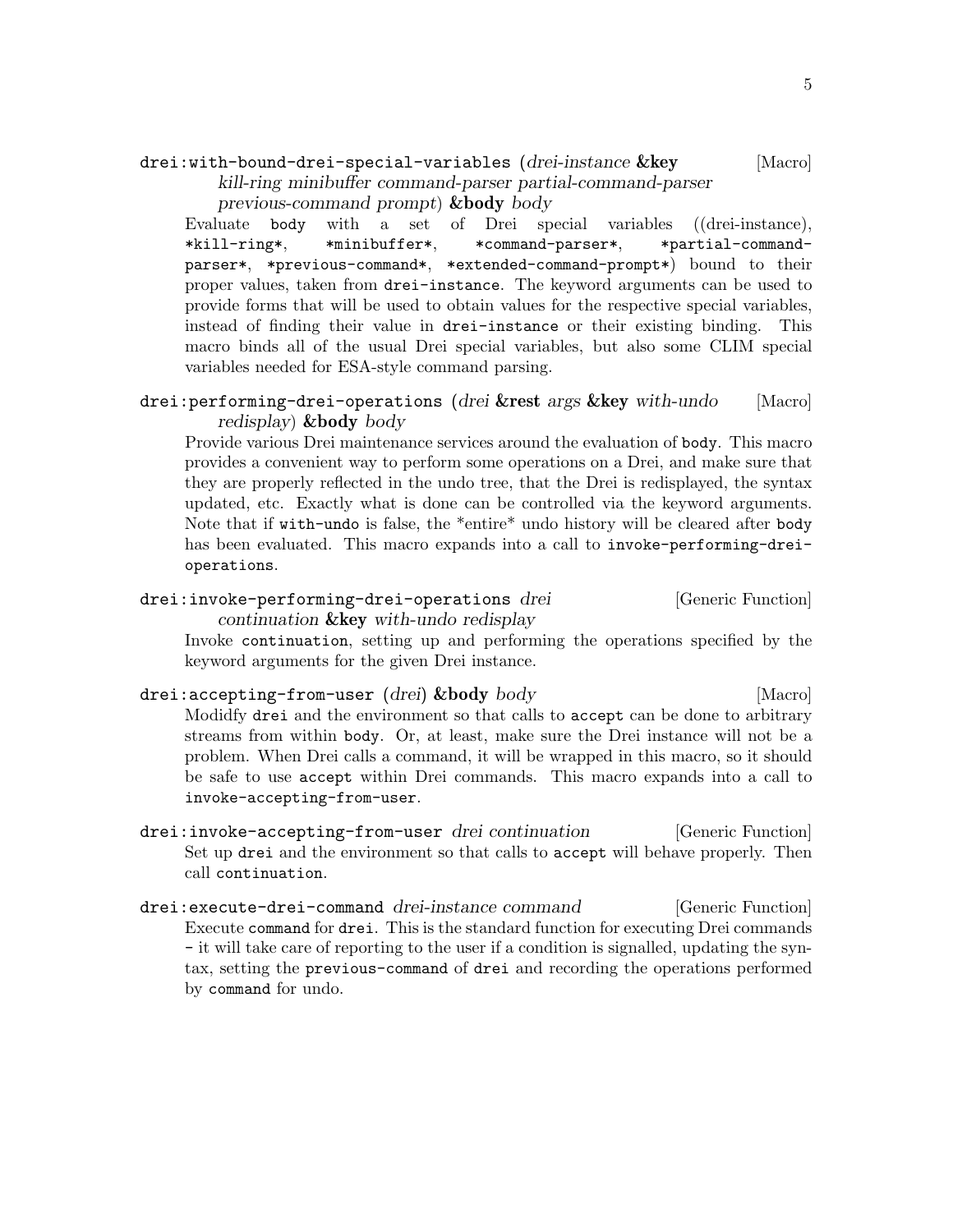# <span id="page-8-0"></span>3 Standard Drei Variants

Because the standard drei class doesn't implement immediately-usable editor behavior, three subclasses have been defined to provide a concrete implementaton of the editor substrate. These are the input-editor-oriented Drei variant, the pane-oriented Drei variant and the gadget-oriented Drei variant.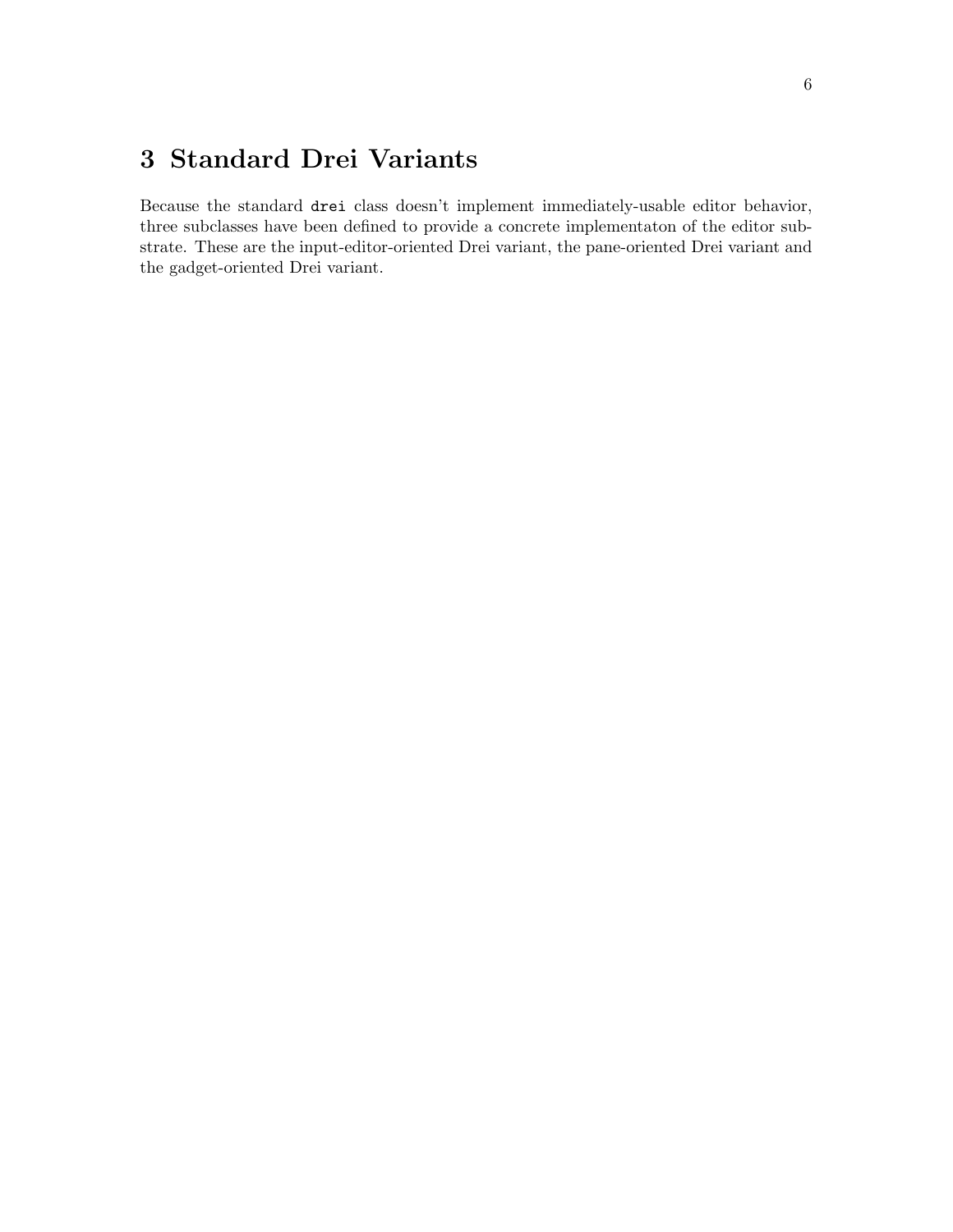# <span id="page-9-0"></span>4 Protocols

Much of Drei's functionality is based on generic function protocols. This section lists some of them.

### 4.1 Buffer Protocol

The Drei buffer is what holds textual and other objects to be edited and displayed. Conceptually, the buffer is a potentially large sequence of objects, most of which are expected to be characters (the full Unicode character set is supported). However, Drei buffers can contain any Common Lisp objects, as long as the redisplay engine knows how to render them.

The Drei buffer implementation differs from that of a vector, because it allows for very efficient editing operations, such as inserting and removing objects at arbitrary offsets.

In addition, the Drei buffer protocols defines that concept of a mark.

### 4.1.1 General Buffer Protocol Parts

| drei-buffer:buffer | ICIassi |  |
|--------------------|---------|--|
|                    |         |  |

Class precedence list: buffer, standard-object, slot-object, t

The base class for all buffers. A buffer conceptually contains a large array of arbitrary objects. Lines of objects are separated by newline characters. The last object of the buffer is not necessarily a newline character.

| drei-buffer:standard-buffer |                                           | [Class] |
|-----------------------------|-------------------------------------------|---------|
| Class precedence list:      | standard-buffer, buffer, standard-object, |         |
| slot-object, t              |                                           |         |

The standard instantiable class for buffers.

#### drei-buffer:mark [Class]

t

Class precedence list: mark, standard-object, slot-object, t

The base class for all marks.

#### drei-buffer:left-sticky-mark is a set of the set of class  $[\text{Class}]$

Class precedence list: left-sticky-mark, mark, standard-object, slot-object,

A subclass of mark. A mark of this type will "stick" to the left of an object, i.e. when an object is inserted at this mark, the mark will be positioned to the left of the object.

```
drei-buffer:right-sticky-mark [Class]
   Class precedence list: right-sticky-mark, mark, standard-object,
   slot-object, t
```
A subclass of mark. A mark of this type will "stick" to the right of an object, i.e. when an object is inserted at this mark, the mark will be positioned to the right of the object.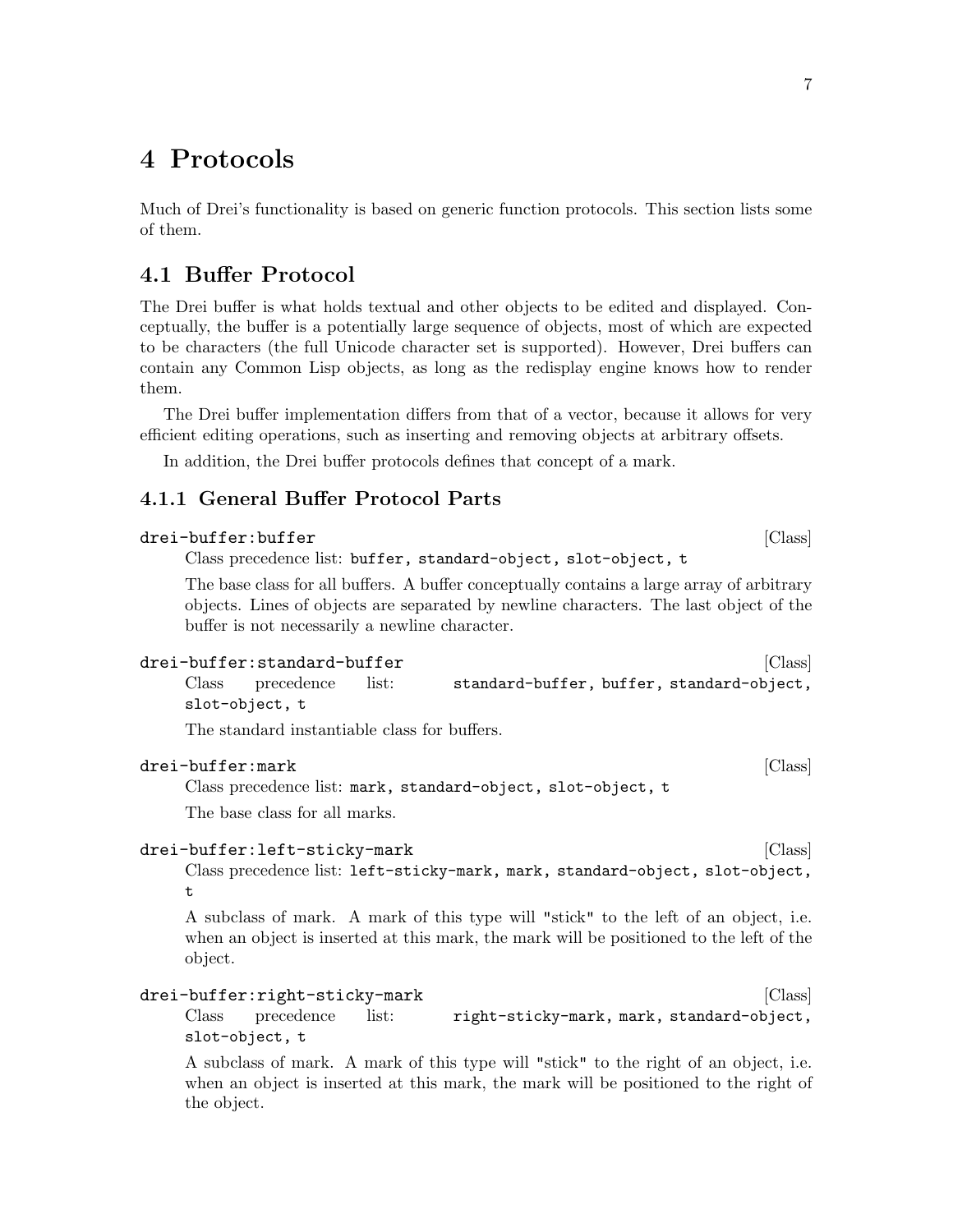<span id="page-10-0"></span>

| drei-buffer: offset mark<br>Return the offset of the mark into the buffer.                                                                                                                                                                                                                       | [Generic Function] |
|--------------------------------------------------------------------------------------------------------------------------------------------------------------------------------------------------------------------------------------------------------------------------------------------------|--------------------|
| (setf drei-buffer:offset) new-offset mark<br>Set the offset of the mark into the buffer. A motion-before-beginning condition is<br>signaled if the offset is less than zero. A motion-after-end condition is signaled if the<br>offset is greater than the size of the buffer.                   | [Generic Function] |
| drei-buffer: clone-mark mark & optional stick-to<br>Clone a mark. By default (when stick-to is NIL) the same type of mark is returned.<br>Otherwise stick-to is either : left or : right indicating whether a left-sticky or a right-<br>sticky mark should be created.                          | [Generic Function] |
| drei-buffer:buffer mark<br>Return the buffer that the mark is positioned in.                                                                                                                                                                                                                     | [Generic Function] |
| drei-buffer:no-such-offset<br>Class precedence list: no-such-offset, error, serious-condition, condition,<br>slot-object, t<br>This condition is signaled whenever an attempt is made to access buffer contents that<br>is before the beginning or after the end of the buffer.                  | [Condition]        |
| drei-buffer:offset-before-beginning<br>Class precedence list: offset-before-beginning, no-such-offset, error,<br>serious-condition, condition, slot-object, t<br>This condition is signaled whenever an attempt is made to access buffer contents that<br>is before the beginning of the buffer. | [Condition]        |
| drei-buffer:offset-after-end<br>$\text{Class}$<br>precedence list: offset-after-end, no-such-offset, error,<br>serious-condition, condition, slot-object, t<br>This condition is signaled whenever an attempt is made to access buffer contents that<br>is after the end of the buffer.          | [Condition]        |
| drei-buffer:invalid-motion<br>Class precedence list: invalid-motion, error, serious-condition, condition,<br>slot-object, t<br>This condition is signaled whenever an attempt is made to move a mark before the<br>beginning or after the end of the buffer.                                     | [Condition]        |
| drei-buffer:motion-before-beginning<br>Class precedence list:<br>motion-before-beginning, invalid-motion, error,<br>serious-condition, condition, slot-object, t<br>This condition is signaled whenever an attempt is made to move a mark before the<br>beginning of the buffer.                 | [Condition]        |
| drei-buffer:motion-after-end                                                                                                                                                                                                                                                                     | [Condition]        |

Class precedence list: motion-after-end, invalid-motion, error, serious-condition, condition, slot-object, t

This condition is signaled whenever an attempt is made to move a mark after the end of the buffer.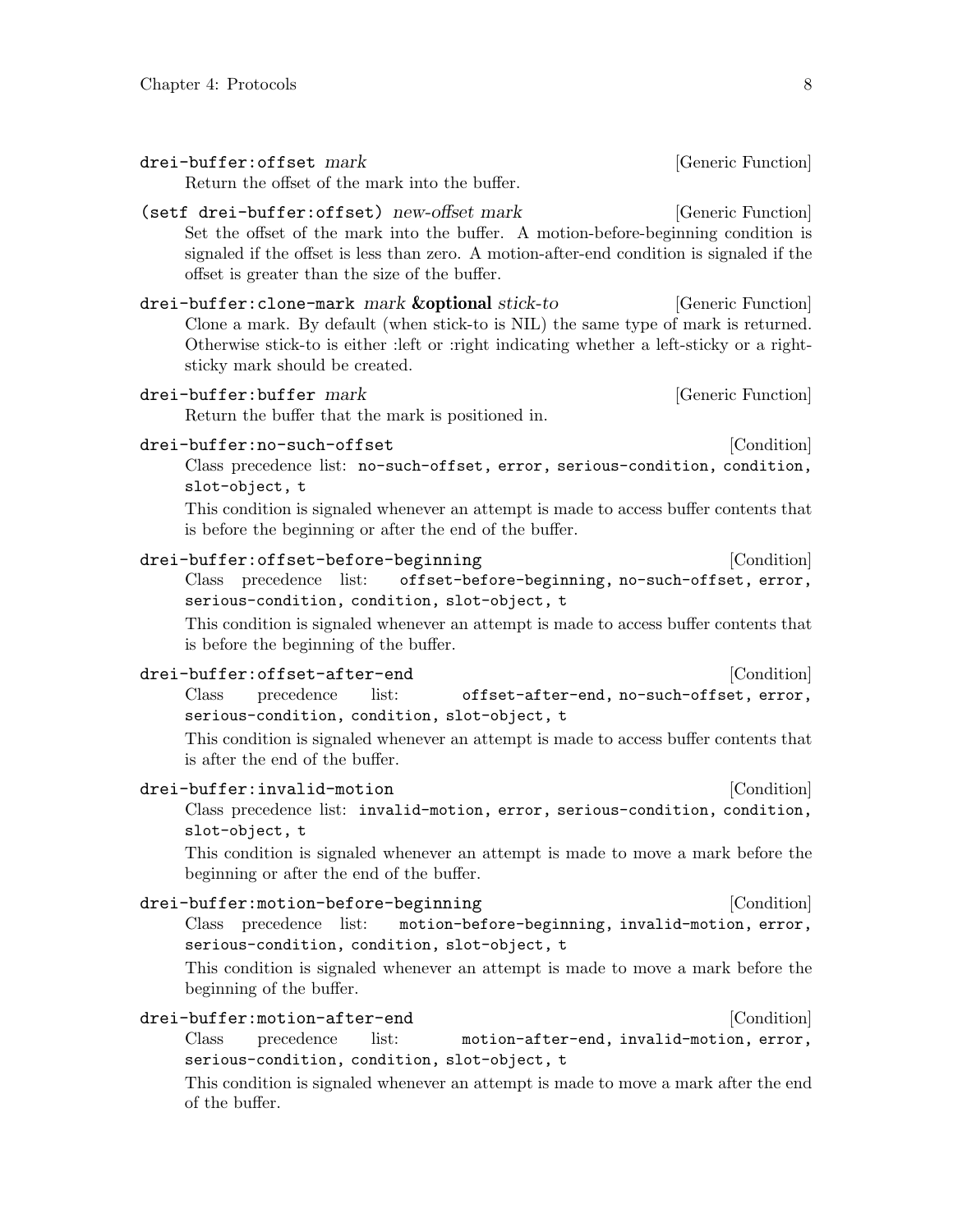<span id="page-11-0"></span>drei-buffer:size buffer in the contraction of the contraction of  $[Generic Function]$ 

Return the number of objects in the buffer.

drei-buffer:number-of-lines buffer internation [Generic Function] Return the number of lines of the buffer, or really the number of newline characters.

#### 4.1.2 Operations Related To The Offset Of Marks

drei-buffer:forward-object mark **&optional** count [Generic Function] Move the mark forward the number of positions indicated by count. This function could be implemented by an incf on the offset of the mark, but many buffer implementations can implement this function much more efficiently in a different way. A motion-before-beginning condition is signaled if the resulting offset of the mark is less than zero. A motion-after-end condition is signaled if the resulting offset of the mark is greater than the size of the buffer. Returns mark.

drei-buffer:backward-object mark &optional count [Generic Function] Move the mark backward the number of positions indicated by count. This function could be implemented by a decf on the offset of the mark, but many buffer implementations can implement this function much more efficiently in a different way. A motion-before-beginning condition is signaled if the resulting offset of the mark is less than zero. A motion-after-end condition is signaled if the resulting offset of the mark is greater than the size of the buffer. Returns mark.

drei-buffer:mark= mark1 mark2 [Generic Function] Return t if the offset of mark1 is equal to that of mark2. An error is signaled if the two marks are not positioned in the same buffer. It is acceptable to pass an offset in place of one of the marks.

drei-buffer:mark< mark1 mark2 [Generic Function] Return t if the offset of mark1 is strictly less than that of mark2. An error is signaled if the two marks are not positioned in the same buffer. It is acceptable to pass an offset in place of one of the marks.

drei-buffer:mark<= mark1 mark2 [Generic Function] Return t if the offset of mark1 is less than or equal to that of mark2. An error is signaled if the two marks are not positioned in the same buffer. It is acceptable to pass an offset in place of one of the marks.

drei-buffer:mark> mark1 mark2 [Generic Function] Return t if the offset of mark1 is strictly greater than that of mark2. An error is signaled if the two marks are not positioned in the same buffer. It is acceptable to pass an offset in place of one of the marks.

drei-buffer:mark>= mark1 mark2 [Generic Function] Return t if the offset of mark1 is greater than or equal to that of mark2. An error is signaled if the two marks are not positioned in the same buffer. It is acceptable to pass an offset in place of one of the marks.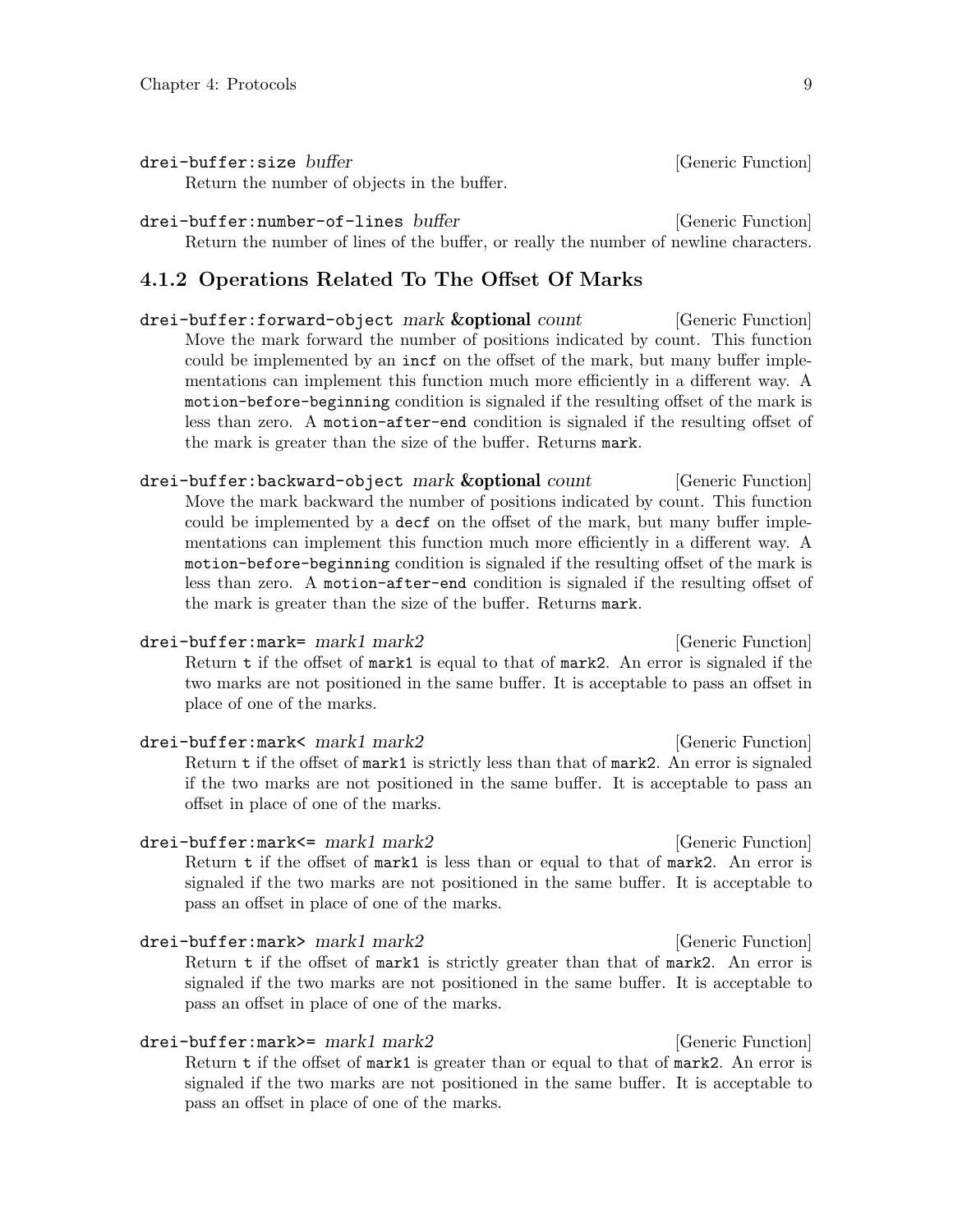<span id="page-12-0"></span>

| drei-buffer:beginning-of-buffer mark<br>Move the mark to the beginning of the buffer. This is equivalent to (setf (offset mark)<br>0), but returns mark.                                                                                                                                        | [Generic Function] |
|-------------------------------------------------------------------------------------------------------------------------------------------------------------------------------------------------------------------------------------------------------------------------------------------------|--------------------|
| drei-buffer:end-of-buffer mark<br>Move the mark to the end of the buffer and return mark.                                                                                                                                                                                                       | [Generic Function] |
| $d$ rei-buffer:beginning-of-buffer-p $mark$<br>Return t if the mark is at the beginning of the buffer, nil otherwise.                                                                                                                                                                           | [Generic Function] |
| drei-buffer:end-of-buffer-p mark<br>Return t if the mark is at the end of the buffer, NIL otherwise.                                                                                                                                                                                            | [Generic Function] |
| drei-buffer:beginning-of-line mark<br>Move the mark to the beginning of the line. The mark will be positioned either<br>immediately after the closest receding newline character, or at the beginning of the<br>buffer if no preceding newline character exists. Returns mark.                  | [Generic Function] |
| drei-buffer:end-of-line mark<br>Move the mark to the end of the line. The mark will be positioned either immediately<br>before the closest following newline character, or at the end of the buffer if no following<br>newline character exists. Returns mark.                                  | [Generic Function] |
| drei-buffer:beginning-of-line-p mark<br>Return t if the mark is at the beginning of the line (i.e., if the character preceding<br>the mark is a newline character or if the mark is at the beginning of the buffer), NIL<br>otherwise.                                                          | [Generic Function] |
| $drei-buffer:end-of-line-p mark$<br>Return t if the mark is at the end of the line (i.e., if the character following the mark<br>is a newline character, or if the mark is at the end of the buffer), NIL otherwise.                                                                            | [Generic Function] |
| drei-buffer:buffer-line-number buffer offset<br>Return the line number of the offset. Lines are numbered from zero.                                                                                                                                                                             | [Generic Function] |
| drei-buffer:buffer-column-number buffer offset<br>Return the column number of the offset. The column number of an offset is the num-<br>ber of objects between it and the preceding newline, or between it and the beginning<br>of the buffer if the offset is on the first line of the buffer. | [Generic Function] |
| drei-buffer:line-number mark<br>Return the line number of the mark. Lines are numbered from zero.                                                                                                                                                                                               | [Generic Function] |
| drei-buffer:column-number mark                                                                                                                                                                                                                                                                  | [Generic Function] |

Return the column number of the mark. The column number of a mark is the number of objects between it and the preceding newline, or between it and the beginning of the buffer if the mark is on the first line of the buffer.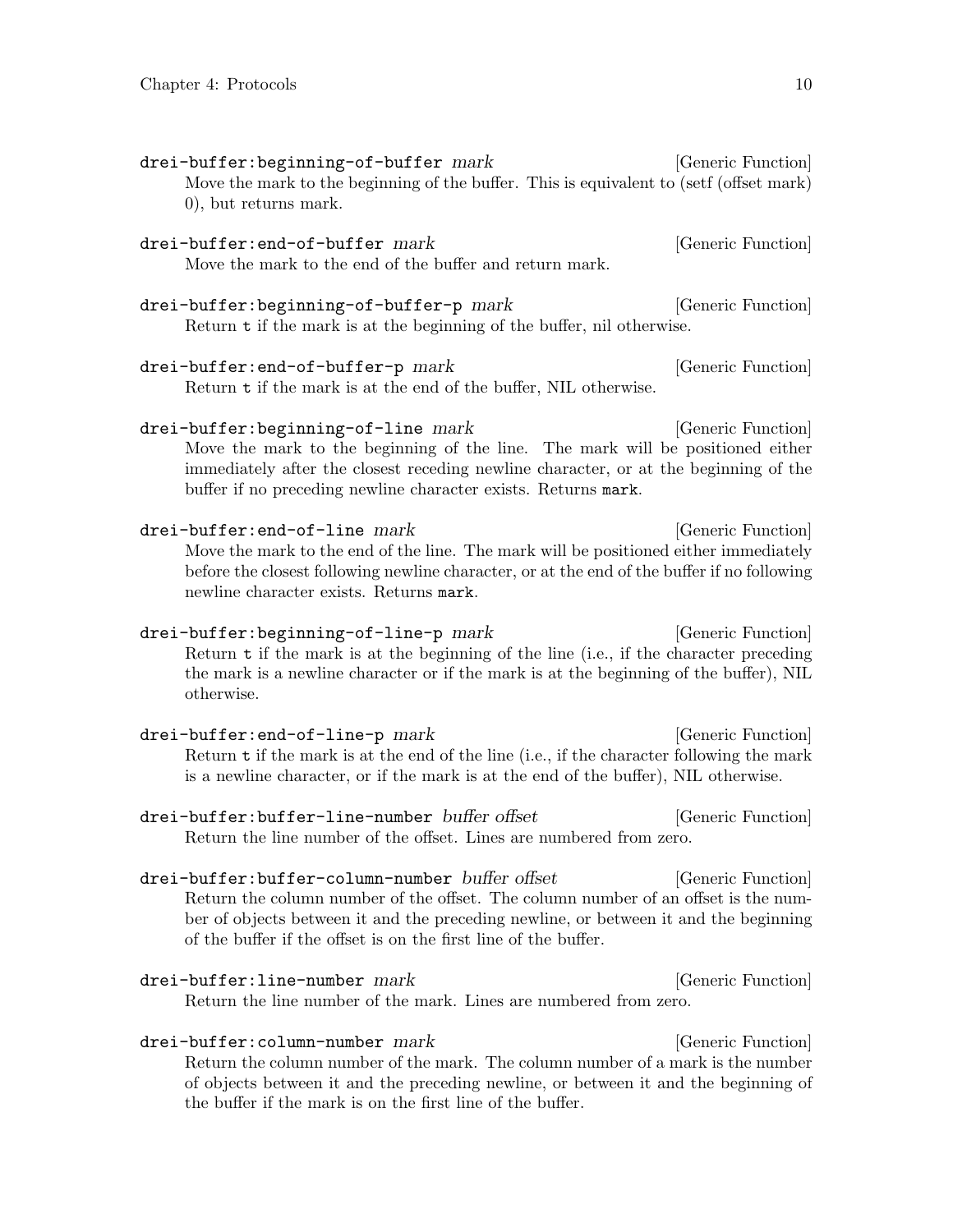### <span id="page-13-0"></span>4.1.3 Inserting And Deleting Objects

- drei-buffer:insert-buffer-object buffer offset object [Generic Function] Insert the object at the offset in the buffer. Any left-sticky marks that are placed at the offset will remain positioned before the inserted object. Any right-sticky marks that are placed at the offset will be positioned after the inserted object.
- drei-buffer:insert-buffer-sequence buffer offset [Generic Function] sequence

Like calling insert-buffer-object on each of the objects in the sequence.

- drei-buffer:insert-object mark object (Generic Function) Insert the object at the mark. This function simply calls insert-buffer-object with the buffer and the position of the mark.
- drei-buffer:insert-sequence mark sequence [Generic Function] Insert the objects in the sequence at the mark. This function simply calls insertbuffer-sequence with the buffer and the position of the mark.
- drei-buffer:delete-buffer-range buffer offset n [Generic Function] Delete n objects from the buffer starting at the offset. If offset is negative or offset+n is greater than the size of the buffer, a no-such-offset condition is signaled.
- $d$ rei-buffer:delete-range mark  $k$ optional n [Generic Function] Delete **n** objects after (if  $n > 0$ ) or before (if  $n < 0$ ) the mark. This function eventually calls delete-buffer-range, provided that n is not zero.
- drei-buffer:delete-region mark1 mark2 [Generic Function] Delete the objects in the buffer that are between mark1 and mark2. An error is signaled if the two marks are positioned in different buffers. It is acceptable to pass an offset in place of one of the marks. This function calls delete-buffer-range with the appropriate arguments.

### 4.1.4 Getting Objects Out Of The Buffer

- drei-buffer:buffer-object buffer offset [Generic Function] Return the object at the offset in the buffer. The first object has offset 0. If offset is less than zero or greater than or equal to the size of the buffer, a no-such-offset condition is signaled.
- (setf drei-buffer:buffer-object) object buffer offset [Generic Function] Set the object at the offset in the buffer. The first object has offset 0. If offset is less than zero or greater than or equal to the size of the buffer, a no-such-offset condition is signaled.
- drei-buffer:buffer-sequence buffer offset1 offset2 [Generic Function] Return the contents of the buffer starting at offset1 and ending at offset2-1 as a sequence. If either of the offsets is less than zero or greater than or equal to the size of the buffer, a no-such-offset condition is signaled. If offset2 is smaller than or equal to offset1, an empty sequence will be returned.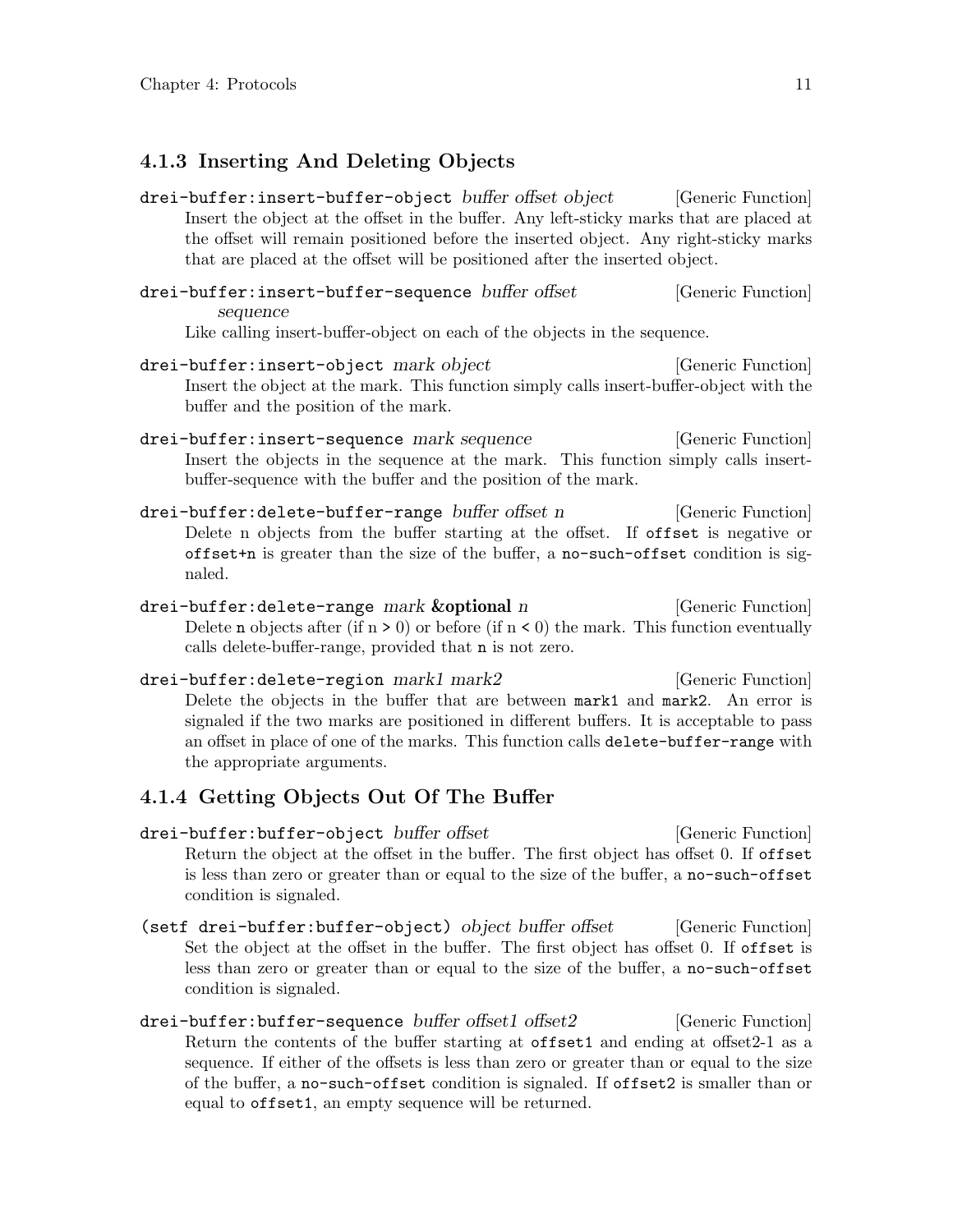<span id="page-14-0"></span>drei-buffer:object-before mark [Generic Function] Return the object that is immediately before the mark. If mark is at the beginning of the buffer, a no-such-offset condition is signaled. If the mark is at the beginning of a line, but not at the beginning of the buffer, a newline character is returned.

- drei-buffer:object-after mark [Generic Function] Return the object that is immediately after the mark. If mark is at the end of the buffer, a no-such-offset condition is signaled. If the mark is at the end of a line, but not at the end of the buffer, a newline character is returned.
- drei-buffer:region-to-sequence mark1 mark2 [Generic Function] Return a freshly allocated sequence of the objects after mark1 and before mark2. An error is signaled if the two marks are positioned in different buffers. If mark1 is positioned at an offset equal to or greater than that of mark2, an empty sequence is returned. It is acceptable to pass an offset in place of one of the marks. This function calls buffer-sequence with the appropriate arguments.

#### 4.1.5 Implementation Hints

The buffer is implemented as lines organized in a 2-3-tree. The leaves of the tree contain the lines, and the internal nodes contain additional information of the left subtree (if it is a 2-node) or the left and the middle subtree (if it is a 3-node). Two pieces of information are stored: The number of lines in up to and including the subtree and the total number of objects up to an including the subtree. This organization allows us to determine, the line number and object position of any mark in  $O(log N)$  where N is the number of lines.

A line is an instance of the 'buffer-line' class. A line can either be open or closed. A closed line is represented as a sequence. The exact type of the sequence depends on the objects contained in the line. If the line contains only characters of type base-char, then the sequence is of type base-string. If the line contains only characters, but not of type base-char, the sequence is a string. Otherwise it is a vector of arbitrary objects. This way, closed lines containing characters with code points below 256 have a compact representation with 8 bits per character while still allowing for arbitrary objects when necessary. An open line is represented as a cursorchain of objects.

Marks in a closed line are represented as an integer offset into the sequence. Marks in an open line are represented as flexicursors.

When a line is opened, it is converted to a cursorchain. When a line is closed, it is examined to determine whether it contains non-character objects, in which case it is converted to a vector of objects. If contains only characters, but it contains characters with code points above what can be represented in a base-char, it is converted to a string. If it contains only base-chars, it is converted to a base-string.

A mark contains two slots: a flexicursor that determines which line it is on, and either an integer (if the line is closed) that determines the offset within the line or another flexicursor (if the line is open). For each line, open or closed, a list of weak references to marks into that line is kept.

Lines are closed according to a LRU scheme. Whenever objects are inserted to or deleted from a line, it becomes the most recently used line. We keep a fixed number of open lines so that when a line is opened and the threshold is reached, the least recently used line is closed.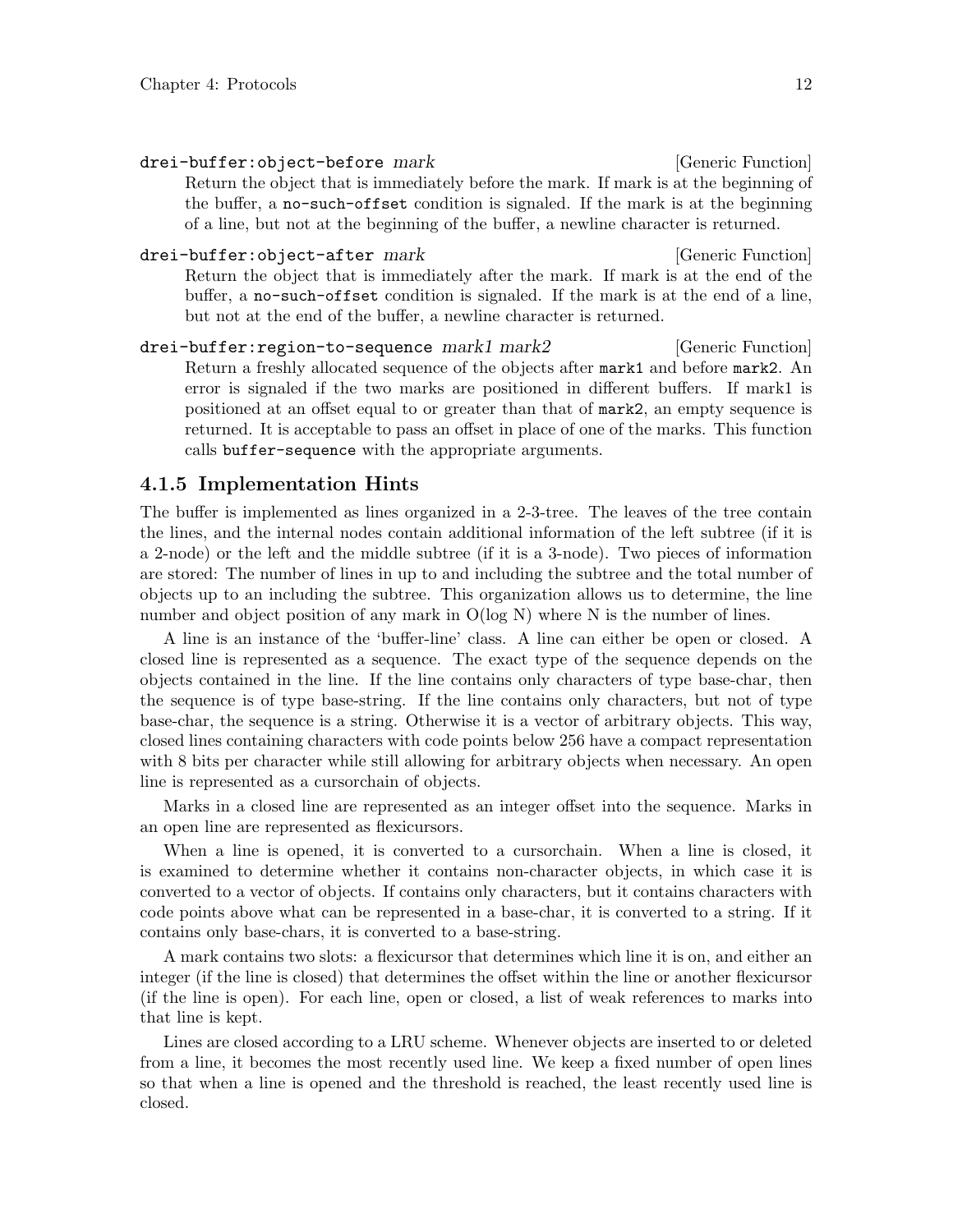### <span id="page-15-0"></span>4.2 Buffer Modification Protocol

The buffer modification protocol is based on the ESA observer/observable facility, which is in return a fairly ordinary Model-View implementation.

drei-buffer:observable-buffer-mixin in the control of the class of  $\lbrack Class \rbrack$ Class precedence list: observable-buffer-mixin, observable-mixin, standard-object, slot-object, t

A mixin class that will make a subclass buffer notify observers when it is changed through the buffer protocol. When an observer of the buffer is notified of changes, the provided data will be a cons of two values, offsets into the buffer denoting the region that has been modified.

Syntax-views use this information to determine what part of the buffer needs to be reparsed. This automatically happens whenever a request is made for information that might depend on outdated parsing data.

### 4.3 DREI-BASE Package

The buffer protocol has been designed to be reasonably efficient with a variety of different implementation strategies (single gap buffer or sequence of independent lines). It contains (and should only contain) the absolute minimum of functionality that can be implemented efficiently independently of strategy. However, this minimum of functionality is not always convenient.

The purpose of the DREI-BASE package is to implement additional functionality on top of the buffer protocol, in a way that does not depend on how the buffer protocol was implemented. Thus, the DREI-BASE package should remain intact across different implementation strategies of the buffer protocol.

Achieving portability of the DREI-BASE package is not terribly hard as long as only buffer protocol functions are used. What is slightly harder is to be sure to maximize efficiency across several implementation strategies. The next section discusses such considerations and gives guidelines to implementers of additional functionality.

Implementers of the buffer protocol may use the contents of the next section to make sure they respect the efficiency considerations that are expected by the DREI-BASE package.

#### 4.3.1 Efficiency considerations

In this section, we give a list of rules that implementors of additional functionality should follow in order to make sure that such functionality remains efficient (in addition to being portable) across a variety of implementation strategies of the buffer protocol.

Rule: Comparing the position of two marks is efficient, i.e. at most O(log n) where n is the number of marks in the buffer (which is expected to be very small compared to the number of objects) in all implementations. This is true for all types of comparisons.

It is expected that marks are managed very efficiently. Some balanced tree management might be necessary, which will make operations have logarithmic complexity, but only in the number of marks that are actually used.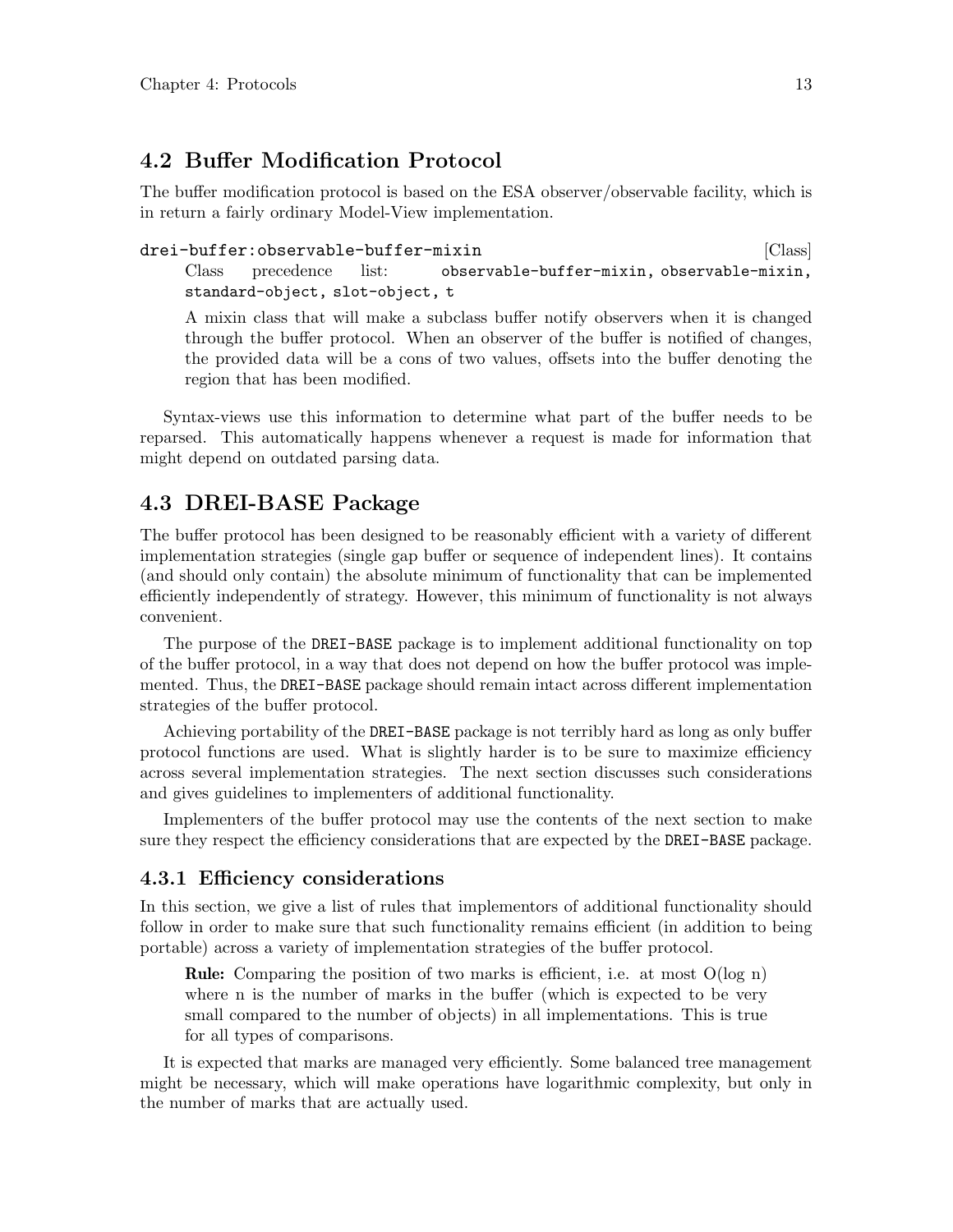<span id="page-16-0"></span>Rule: While computing and setting the offset of a mark is fairly efficient, it is not guaranteed to be  $O(1)$  even though it might be in an implementation using a single gap buffer. It might have a complexity of  $O(log n)$  where n is the number of lines in the buffer. This is true for using incf on the offset of a mark as well, as incf expands to a setf of the offset.

Do not hesitate computing or setting the offset of a mark, but avoid doing it in a tight loop over many objects of the buffer.

Rule: Determining whether a mark is at the beginning or at the end of the buffer is efficient, i.e.  $O(1)$ , in all implementations.

Rule: Determining whether a mark is at the beginning or at the end of a line is efficient, i.e.  $O(1)$ , in all implementations.

Rule: Going to the beginning or to the end of a line might have linear-time complexity in the number of characters of the line, though it is constant-time complexity if the implementation is line oriented.

It is sometimes inevitable to use this functionality, and since lines are expected to be short, it should not be avoided at all cost, especially since it might be very efficient in some implementations. We do recommend, however to avoid it in tight loops.

Always use this functionality rather than manually incrementing the offset of a mark in a loop until a Newline character has been found, especially since each iteration might take logarithmic time then.

Rule: Computing the size of the buffer is always efficient, i.e., O(1).

Rule: Computing the number of lines of the buffer is always efficient, i.e., O(1).

Implementations of the buffer protocol could always track the number of insertions and deletions of objects, so there is no reason why this operation should be inefficient.

Rule: Computing the line number of a mark or of an offset can be very costly,

i.e.  $O(n)$  where n is size of the buffer.

This operation is part of the buffer protocol because some implementations may implement it fairly efficiently, say O(log n) where n is the number of lines in the buffer.

#### 4.4 Syntax Protocol

A syntax module is an object that can be associated with a buffer. The syntax module usually consists of an incremental parser that analyzes the contents of the buffer and creates some kind of parse tree or other representation of the contents in order that it can be exploited by the redisplay module and by user commands.

### 4.4.1 General Syntax Protocol

drei-syntax:syntax international control of the control of  $\vert$ Class international control of  $\vert$ Class international control of the control of the control of the control of the control of the control of the control of the Class precedence list: syntax, name-mixin, observable-mixin, standard-object, slot-object, t Slots:

• %updater-fns — initargs: :updater-fns

A list of functions that are called whenever a syntax function needs up-to-date syntax information. update-syntax is never called directly by syntax commands.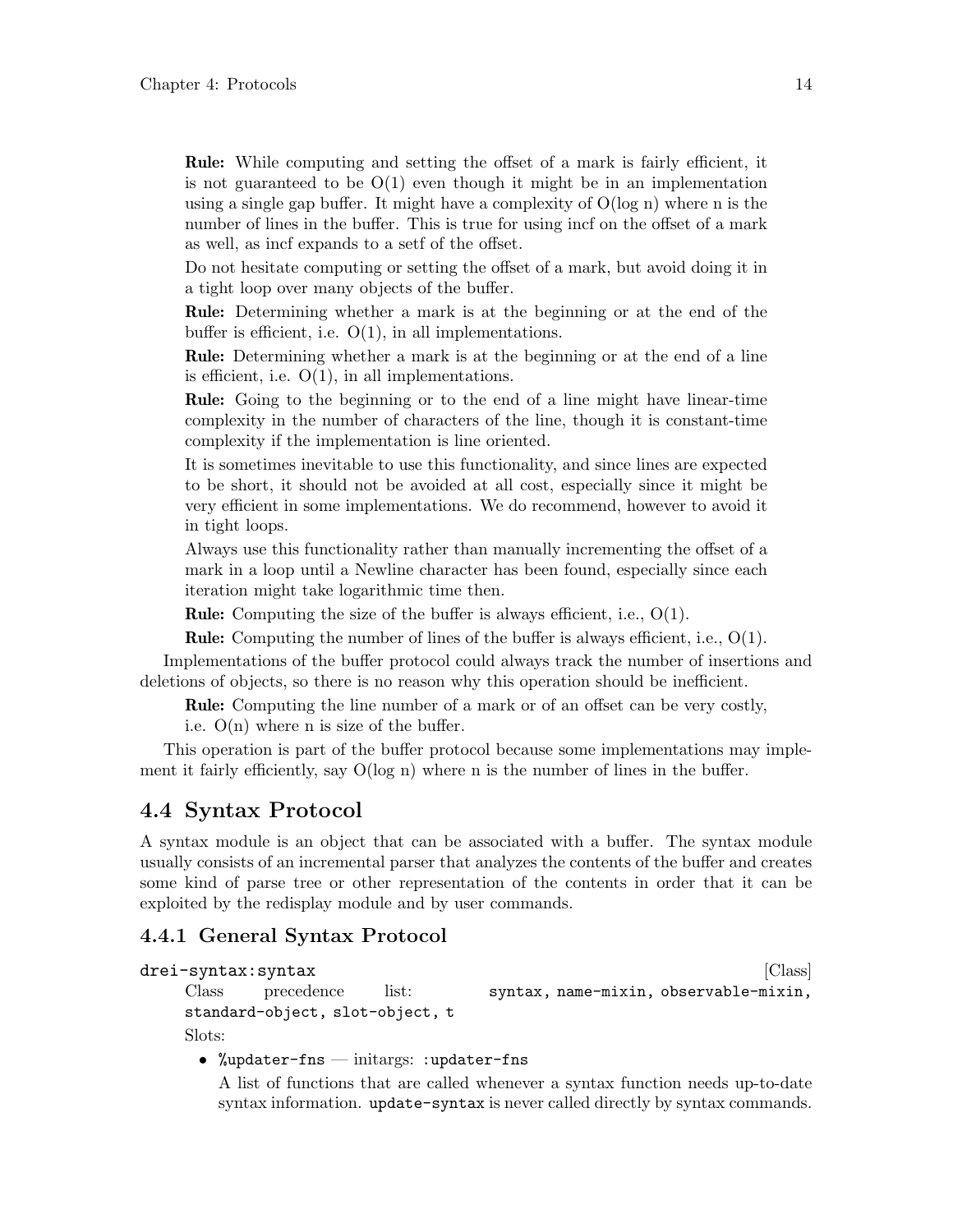<span id="page-17-0"></span>Each function should take two arguments, integer offsets into the buffer of the syntax delimiting the region that must have an up-to-date parse. These arguments should be passed on to a call to update-syntax.

The base class for all syntaxes.

The redisplay module exploits the syntax module for several things:

- highlighting of various syntactic entities of the buffer
- highlighting of matching parenthesis,
- turning syntactic entities into clickable presentations,
- marking lines with inconsistent indentation,
- etc.

User commands can use the syntax module for:

- moving point by units that are specific to a particular buffer syntax, such as expressions, statements, or paragraphs,
- transposing syntactic units,
- sending the text of a syntactic unit to a language processor,
- indenting lines according to the syntax,
- etc.

The ideal is that the view that the syntax module has of the buffer is updated only when needed, and then only for the parts of the buffer that are needed, though implementing this in practise is decidedly nontrivial. Most syntax modules (such as for programming languages) need to compute their representations from the beginning of the buffer up to a particular point beyond which the structure of the buffer does not need to be known.

There are two primary situations where updating might be needed:

- Before redisplay is about to show the contents of part of the buffer in a pane, to inform the syntax module that its syntax must be valid in the particular region on display,
- as a result of a command that exploits the syntactic entities of the buffer contents.

These two cases do boil down to "whenever there is need for the syntax information to be correct", however.

The first case is handled by the invocation of a single generic function:

drei-syntax:update-syntax syntax unchanged-prefix [Generic Function] unchanged-suffix **&optional** begin end

Method combination: VALUES-MAX-MIN (most-specific-last)

Inform the syntax module that it must update its view of the buffer. unchanged-prefix unchanged-suffix indicate what parts of the buffer has not been changed. begin and end are offsets specifying the minimum region of the buffer that must have an up-to-date parse, defaulting to 0 and the size of the buffer respectively. It is perfectly valid for a syntax to ignore these hints and just make sure the entire syntax tree is up to date, but it  $\kappa$  must  $\kappa$  make sure at at least the region delimited by begin and end has an up to date parse. Returns two values, offsets into the buffer of the syntax, denoting the buffer region thas has an up to date parse.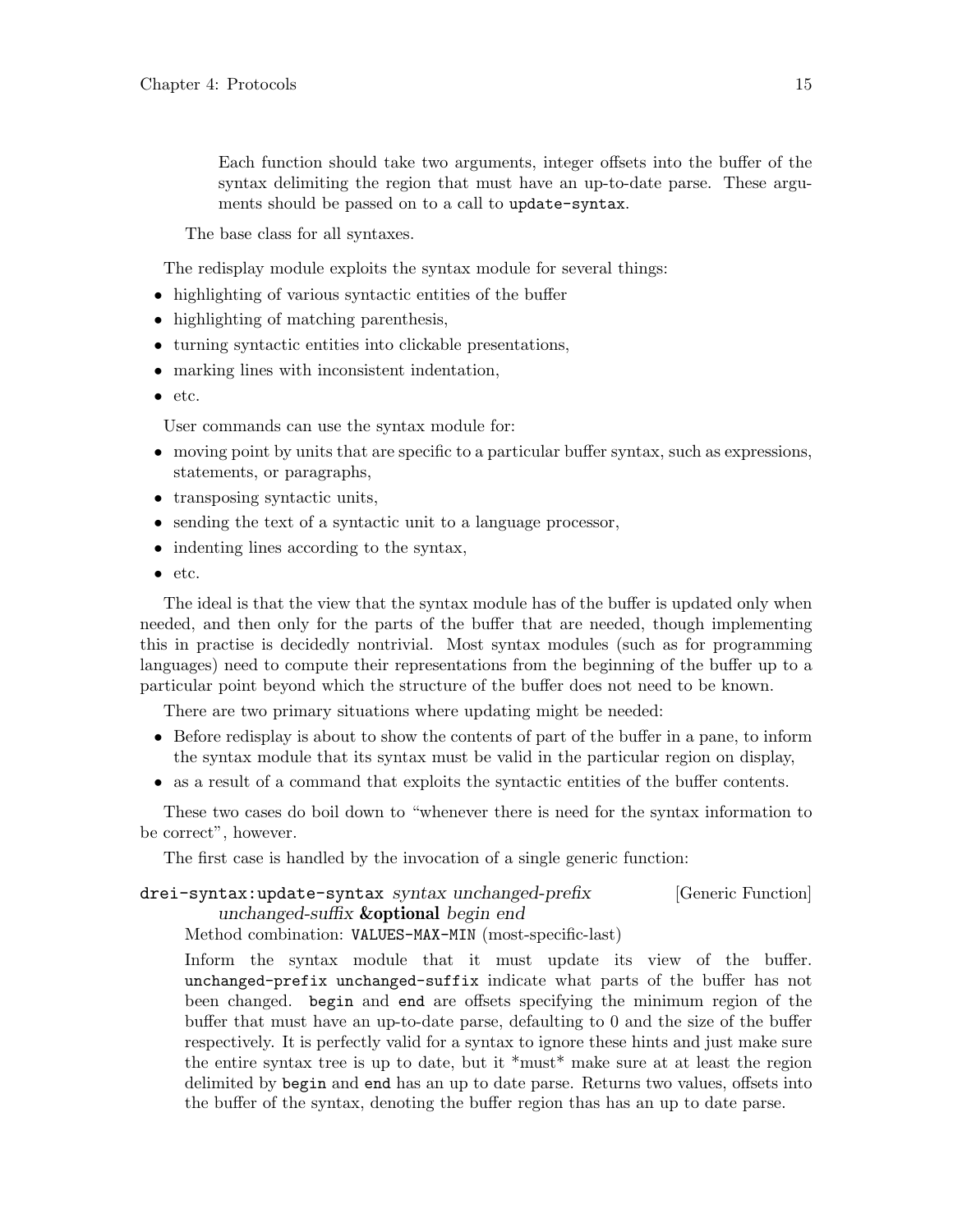<span id="page-18-0"></span>It is important to realize that the syntax module is not directly involved in displaying buffer contents in a pane. In fact, the syntax module should work even if there is no graphic user interface present, and it should be exploitable by several, potentially totally different, display units.

The second case is slightly trickier, as any views of the syntax should be informed that it has reparsed some part of the buffer. Since update-syntax is only called by views, the view can easily record the fact that some part of the buffer has an up-to-date parse. Thus, functions accessing syntax information must go to some length to make sure that the view of the syntax is notified of any reparses.

drei-syntax:update-parse syntax **&optional** begin end [Function] Make sure the parse for syntax from offset begin to end is up to date. begin and end default to 0 and the size of the buffer of syntax, respectively.

#### 4.4.2 Incremental Parsing Framework

| [Class]<br>drei-syntax:parse-tree |  |  |
|-----------------------------------|--|--|
|-----------------------------------|--|--|

Class precedence list: parse-tree, standard-object, slot-object, t The base class for all parse trees.

We use the term parse tree in a wider sense than what is common in the parsing literature, in that a lexeme is a (trivial) parse tree. The parser does not distinguish between lexemes and other parse trees, and a grammar rule can produce a lexeme if that should be desired.

```
drei-syntax:start-offset parse-tree [Generic Function]
```
The offset in the buffer of the first character of a parse tree.

```
drei-syntax:end-offset parse-tree [Generic Function]
    The offset in the buffer of the character following the last one of a parse tree.
```
The length of a parse-tree is thus the difference of its end offset and its start offset.

The start offset and the end offset may be NIL which is typically the case when a parse tree is derived from the empty sequence of lexemes.

#### 4.4.3 Lexical analysis

#### drei-syntax:lexer [Class]

Class precedence list: lexer, standard-object, slot-object, t

Slots:

• buffer — initargs: : buffer The buffer associated with the lexer.

The base class for all lexers.

#### drei-syntax:incremental-lexer intervalsed and states  $\vert$  Class  $\vert$

Class precedence list: incremental-lexer, lexer, standard-object, slot-object, t

A subclass of lexer which maintains the buffer in the form of a sequence of lexemes that is updated incrementally.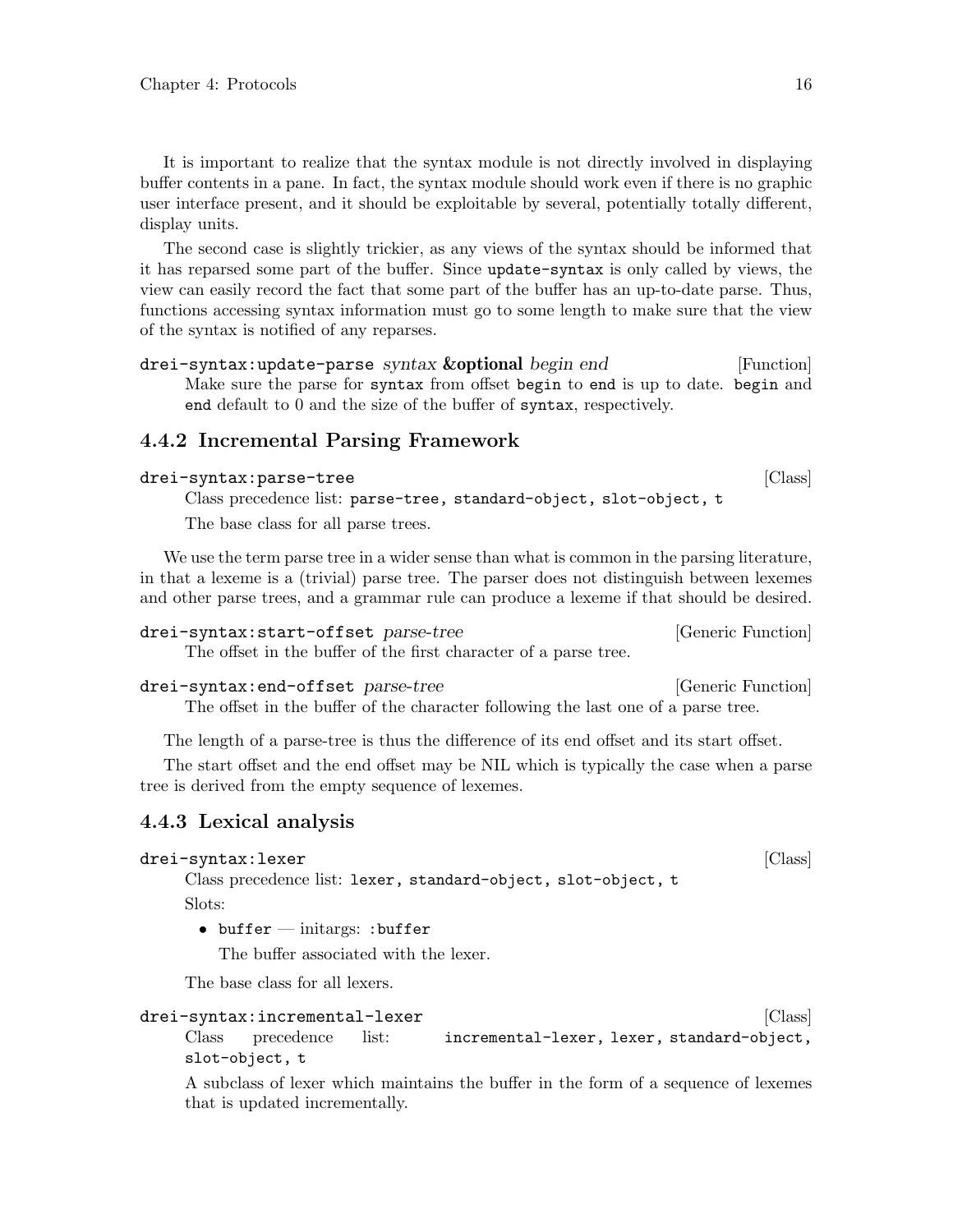<span id="page-19-0"></span>In the sequence of lexemes maintained by the incremental lexer, the lexemes are indexed by a position starting from zero.

- drei-syntax:nb-lexemes lexer intervalsed and series in the syntax:nb-lexemes lexer Return the number of lexemes in the lexer.
- drei-syntax:lexeme lexer pos [Generic Function] Given a lexer and a position, return the lexeme in that position in the lexer.
- drei-syntax:insert-lexeme lexer pos lexeme [Generic Function] Insert a lexeme at the position in the lexer. All lexemes following pos are moved to one position higher.
- drei-syntax:delete-invalid-lexemes lexer from to [Generic Function] Invalidate all lexemes that could have changed as a result of modifications to the buffer
- drei-syntax:inter-lexeme-object-p lexer object [Generic Function] This generic function is called by the incremental lexer to determine whether a buffer object is an inter-lexeme object, typically whitespace. Client code must supply a method for this generic function.
- drei-syntax:skip-inter-lexeme-objects lexer scan [Generic Function] This generic function is called by the incremental lexer to skip inter-lexeme buffer objects. The default method for this generic function increments the scan mark until the object after the mark is not an inter-lexeme object, or until the end of the buffer has been reached.
- drei-syntax:update-lex lexer start-pos end [Generic Function] This function is called by client code as part of the buffer-update protocol to inform the lexer that it needs to analyze the contents of the buffer at least up to the end mark of the buffer. start-pos is the position in the lexeme sequence at which new lexemes should be inserted.
- drei-syntax:next-lexeme lexer scan [Generic Function] This generic function is called by the incremental lexer to get a new lexeme from the buffer. Client code must supply a method for this function that specializes on the lexer class. It is guaranteed that scan is not at the end of the buffer, and that the first object after scan is not an inter-lexeme object. Thus, a lexeme should always be returned by this function.

#### 4.4.4 Earley Parser

Drei contains an incremental parser that uses the Earley algorithm. This algorithm accepts the full set of context-free grammars, allowing greater freedom for the developer to define natural grammars without having to think about restrictions such as  $LL(k)$  or  $LALR(k)$ .

Beware, though, that the Earley algorithm can be quite inefficient if the grammar is sufficiently complicated, in particular if the grammar is ambiguous.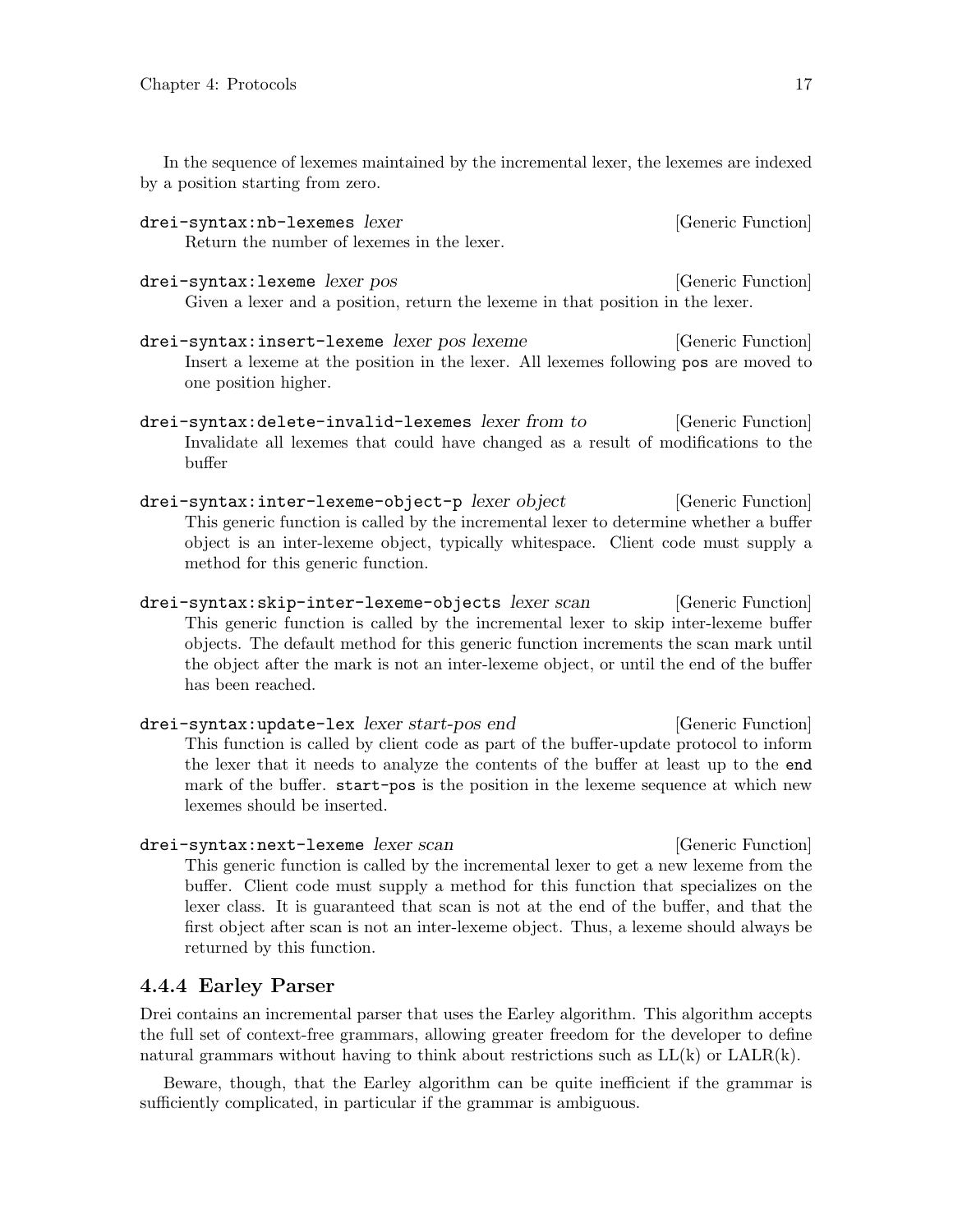#### <span id="page-20-0"></span>4.4.5 Specifying A Grammar

An incremental parser is created from a grammar.

| drei-syntax:grammar &body $body$<br>Create a grammar object from a set of rules.         | [Macro] |
|------------------------------------------------------------------------------------------|---------|
| symbol -> ( $\&$ rest arguments) $\&$ optional body<br>Each rule is a list of this form. | [Rule]  |

Here symbol is the target symbol of the rule, and should be the name of a CLOS class.

| (var type test)                           | [Rule argument] |
|-------------------------------------------|-----------------|
| The most general form of a rule argument. |                 |

Here var is the name of a lexical variable. The scope of the variable contains the test, all the following arguments and the body of the rule. The type is a Common Lisp type specification. The rule applies only of the type of the object contain in var is of that type. The test contains arbitrary Common Lisp code for additional checks as to the applicability of the rule.

(var type) [Rule argument] Abbreviated form of a rule argument.

Here, type must be a symbol typically the name of a CLOS class. This form is an abbreviation for (var type t).

(var test) [Rule argument] Abbreviated form of a rule argument.

Here, test must not be a symbol. This form is an abbreviation of (var var test), i.e., the name of the variable is also the name of a type, typically a CLOS class.

Abbreviated form of a rule argument.

This form is an abbreviation of (var var t).

The body of a rule, if present, contains an expression that should have an instance (not necessarily direct) of the class named by the symbol (the left-hand-side) of the rule. It is important that this restriction be respected, since the Earley algorithm will not work otherwise.

If the body is absent, it is the same as if a body of the form (make-instance 'symbol) had been given.

The body can also be a sequence of forms, the first one of which must be a symbol. These forms typically contain initargs, and will be passed as additional arguments to (make-instance 'symbol).

var [Rule argument]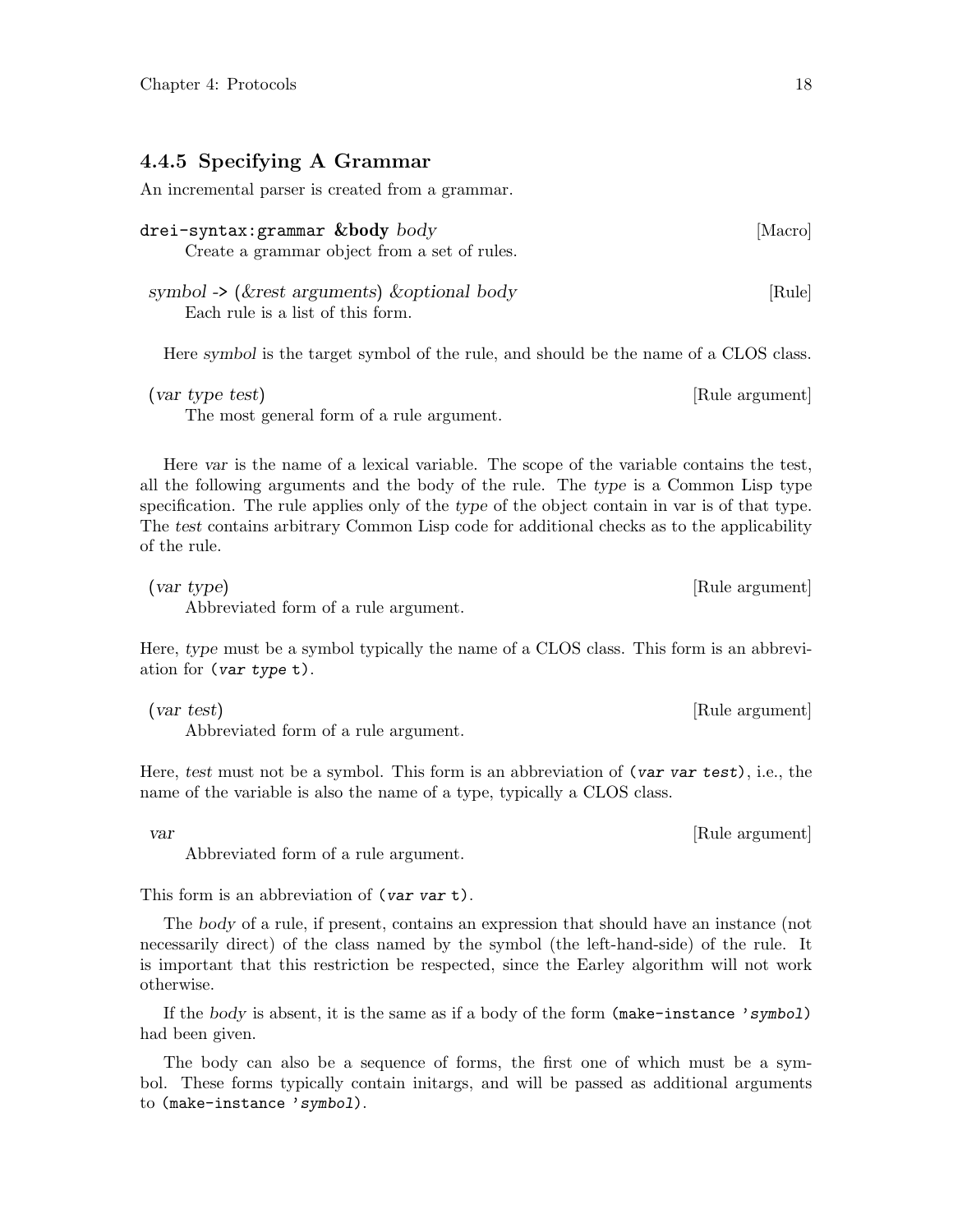### <span id="page-21-0"></span>4.5 View Protocol

Drei extends CLIMs concept of "views" to be more than just a manner for determining the user interface for accepting values from the user. Instead, the view is what controls the user interface of the Drei instance the user is interacting with. To simplify the discussion, this section assumes that the view is always associated with a single buffer. A buffer does not have to be associated with a view, and may be associated with many views, though each view may only have a single buffer. The view controls how the buffer is displayed to the user, and which commands are available to the user for modifying the buffer. A view may use a syntax module to maintain syntactical information about the buffer contents, and use the resulting information to highlight parts of the buffer based on its syntactical value ("syntax highlighting").

```
drei:drei-view [Class]
```
Class precedence list: drei-view, tabify-mixin, subscriptable-name-mixin, name-mixin, standard-object, slot-object, t

Slots:

• % active — initargs: : active

A boolean value indicating whether the view is "active". This should control highlighting when redisplaying.

• %modified- $p$  — initargs: :modified- $p$ 

This value is true if the view contents have been modified since the last time this value was set to false.

• %no-cursors — initargs: :no-cursors

True if the view does not display cursors.

• %full-redisplay-p

True if the view should be fully redisplayed the next time it is redisplayed.

• %use-editor-commands — initargs: :use-editor-commands

If the view is supposed to support standard editor commands (for inserting objects, moving cursor, etc), this will be true. If you want your view to support standard editor commands, you should \*not\* inherit from editor-table - the command tables containing the editor commands will be added automatically, as long as this value is true.

• %extend-pane-bottom — initargs: :extend-pane-bottom

Resize the output pane vertically during redisplay (using change-spacerequirements), in order to fit the whole buffer. If this value is false, redisplay will stop when the bottom of the pane is reached.

The base class for all Drei views. A view observes some other object and provides a visual representation for Drei.

#### drei:drei-buffer-view **burgerier (Class**) and the set of  $\vert$  (Class) and the set of  $\vert$  (Class) and the set of  $\vert$  (Class) and the set of  $\vert$  (Class) and the set of  $\vert$  (Class) and the set of  $\vert$  (Class) and the set Class precedence list: drei-buffer-view, drei-view, tabify-mixin, subscriptable-name-mixin, name-mixin, standard-object, slot-object, t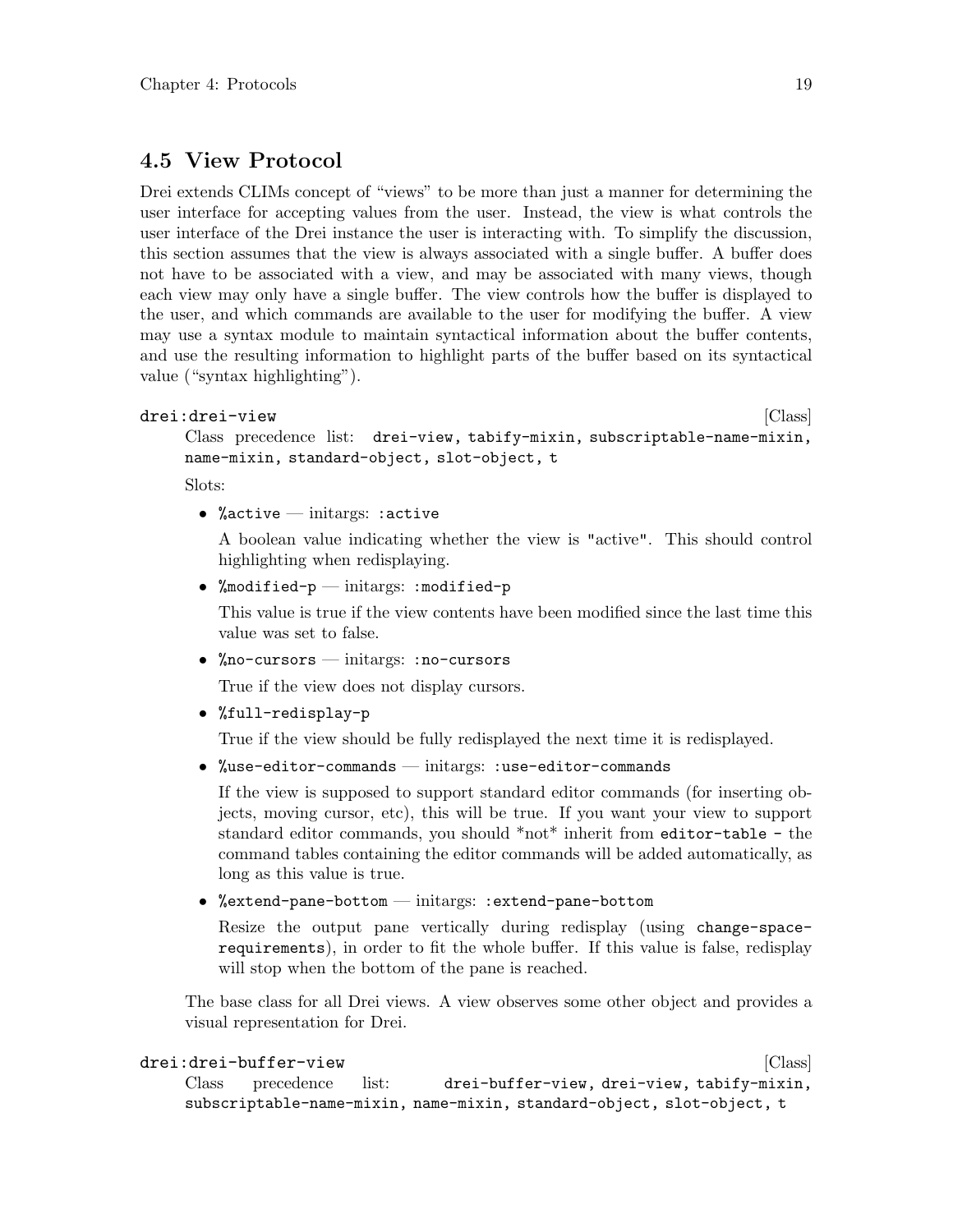#### <span id="page-22-0"></span>Slots:

• %buffer — initargs: :buffer

The buffer that is observed by this buffer view.

• %top

The top of the displayed buffer, that is, the mark indicating the first visible object in the buffer.

• %bot

The bottom of the displayed buffer, that is, the mark indicating the last visible object in the buffer.

• %cache-string

A string used during redisplay to reduce consing. Instead of consing up a new string every time we need to pull out a buffer region, we put it in this string. The fill pointer is automatically set to zero whenever the string is accessed through the reader.

• %displayed-lines

An array of the displayed-line objects displayed by the view. Not all of these are live.

• %displayed-lines-count

The number of lines in the views displayed-lines array that are actually live, that is, used for display right now.

• %max-line-width

The width of the longest displayed line in device units.

• %lines

The lines of the buffer, stored in a format that makes it easy to retrieve information about them.

• %lines-prefix

The number of unchanged objects at the start of the buffer since the list of lines was last updated.

• %lines-suffix

The number of unchanged objects at the end of the buffer since since the list of lines was last updated.

• %last-seen-buffer-size

The buffer size the last time a change to the buffer was registered.

A view that contains a drei-buffer object. The buffer is displayed on a simple line-by-line basis, with top and bot marks delimiting the visible region. These marks are automatically set if applicable.

```
drei-buffer:buffer (drei-buffer-view drei-buffer-view) [Method]
```
The buffer that is observed by this buffer view.

#### drei:drei-syntax-view [Class]

Class precedence list: drei-syntax-view, drei-buffer-view, drei-view, tabify-mixin, subscriptable-name-mixin, name-mixin, standard-object, slot-object, t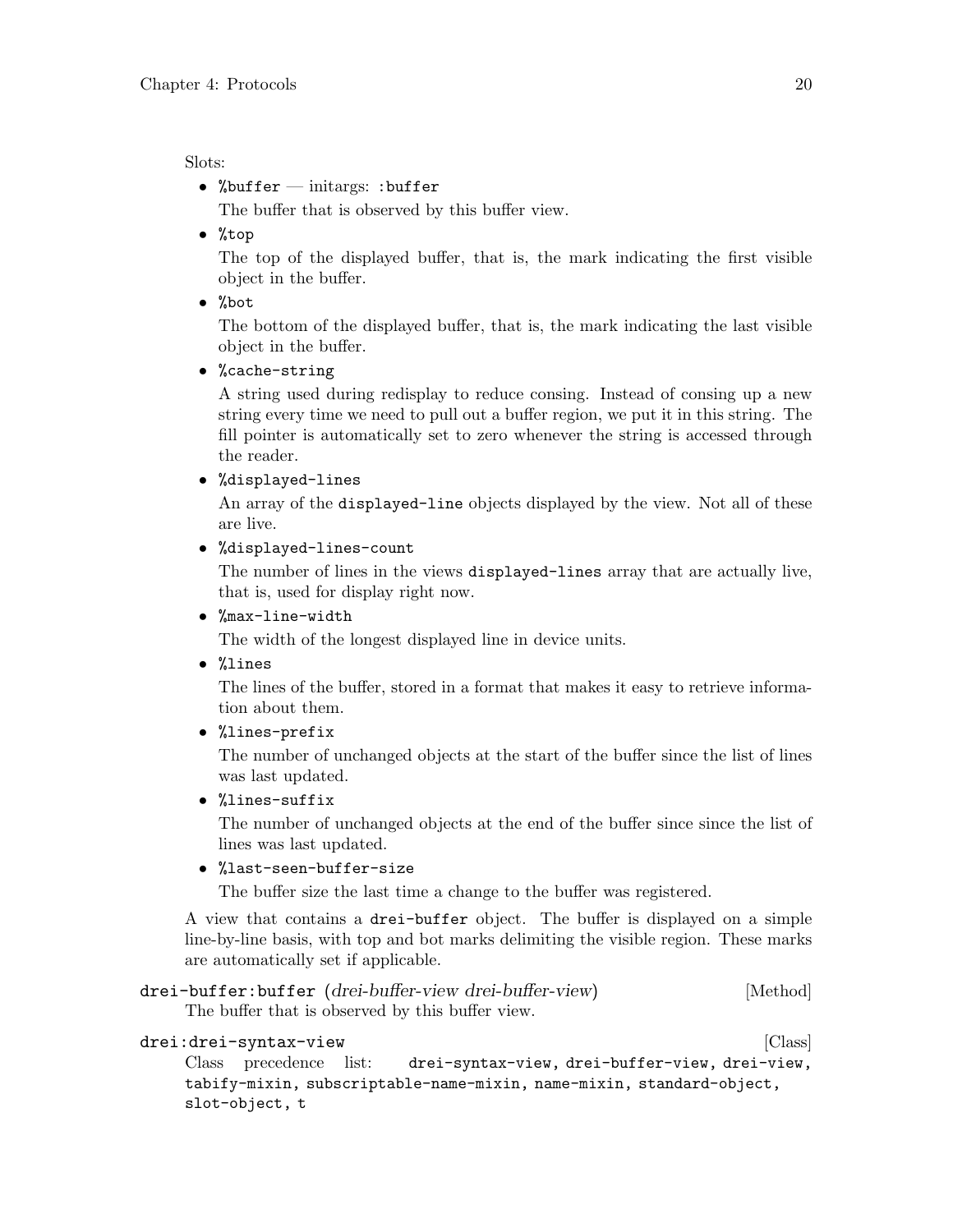<span id="page-23-0"></span>Slots:

• %syntax

An instance of the syntax class used for this syntax view.

• %prefix-size

The number of unchanged objects at the beginning of the buffer.

• %suffix-size

The number of unchanged objects at the end of the buffer.

• %recorded-buffer-size

The size of the buffer the last time the view was synchronized.

A buffer-view that maintains a parse tree of the buffer, or otherwise pays attention to the syntax of the buffer.

```
drei:point-mark-view [Class]
```

```
Class precedence list: point-mark-view, drei-buffer-view, drei-view,
tabify-mixin, subscriptable-name-mixin, name-mixin, standard-object,
slot-object, t
```
Slots:

• %goal-column

The column that point will be attempted to be positioned in when moving by line.

A view class containing a point and a mark into its buffer.

The synchronize-view generic function is the heart of all view functionality.

```
drei: synchronize-view view & key begin end force-p [Generic Function]
        &allow-other-keys
```
Synchronize the view with the object under observation - what exactly this entails, and what keyword arguments are supported, is up to the individual view subclass.

## <span id="page-23-1"></span>4.6 Unit Protocol

Many of the actions performed by an editor is described in terms of the syntactically unit(s) they affect. The syntax module is responsible for actually dividing the buffer into syntactical units, but the *unit protocol* is the basic interface for acting on these units. A *unit* is some single syntactical construct - for example a word, a sentence, an expression or a definition. The unit protocol defines a number of generic functions for the various unit types that permit a uniform interface to moving a mark a given number of units, deleting a unit, killing a unit, transposing two units and so forth. A number of macros are also provided for automatically generating all these functions, given the definition of two simple movement functions. All generic functions of the unit protocol dispatch on a syntax, so that every syntax can implement its own idea of what exactly, for example, an "expression" is. Defaults are provided for some units - if nothing else has been specified by the syntax, a word is considered any sequence of alphanumeric characters delimited by non-alphanumeric characters.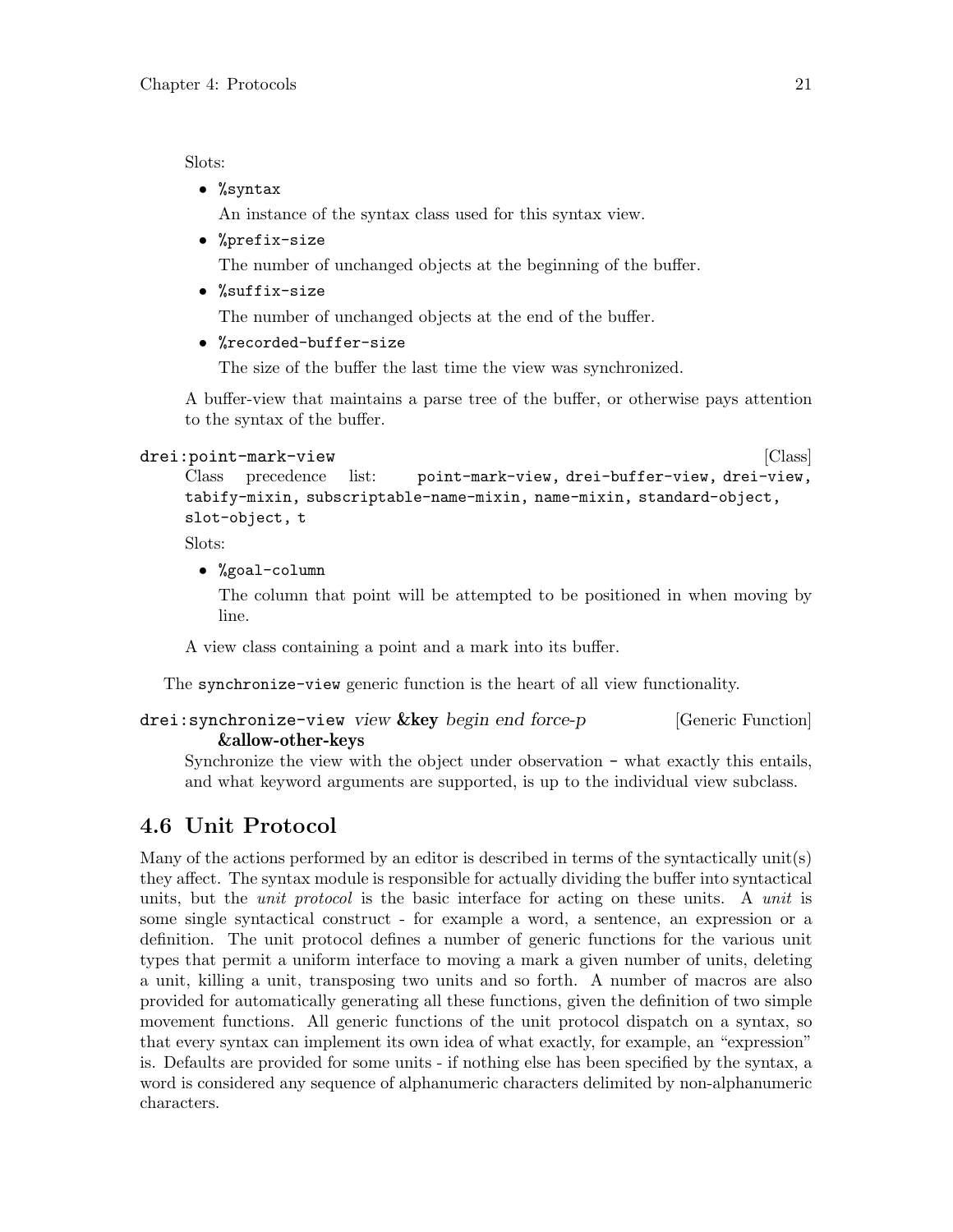<span id="page-24-0"></span>The type of unit that a protocol function affects is represented directly in the name of the function - this means that a new set of functions must be generated for every new unit you want the protocol to support. In most cases, the code for these functions is very repetitive and similar across the unit types, which is why the motion protocol offers a set of macros that can generate function definitions for you. These generator macros define their generated functions in terms of basic motion functions.

A basic motion function is a function named FORWARD-ONE-unit or backward-one-unit of the signature (mark syntax) that returns true if any motion happened or false if a limit was reached.

There isn't really a single all-encompassing unit protocol, instead, it is divided into two major parts - a motion protocol defining functions for moving point in terms of units, and an editing protocol for changing the buffer in terms of units. Both use a similar interface and a general mechanism for specifying the action to take if the intended operation cannot be carried out.

Note that forward-object and backward-object, by virtue of their low-level status and placement in the buffer protocol (see buffer.lisp) do not obey this protocol, in that they have no syntax argument. Therefore, all frob-object functions and commands (see [Section 4.6.3](#page-25-2)) [\[Editing Protocol\], page 23](#page-25-2)) lack this argument as well. There are no forward-one-object or backward-one-object functions.

#### 4.6.1 Motors And Limit Actions

A limit action is a function usually named mumble-limit-action of the signature (mark original-offset remaining-units unit syntax) that is called whenever a general motion function cannot complete the motion. Mark is the mark the object in motion; originaloffset is the original offset of the mark, before any motion; remaining-units is the number of units left until the motion would be complete; unit is a string naming the unit; and syntax is the syntax instance passed to the motion function. There is a number of predefined limit actions:

| drei-motion: beep-limit-action mark original-offset remaining | [Function] |
|---------------------------------------------------------------|------------|
| unit syntax                                                   |            |

This limit action will beep at the user.

```
drei-motion:revert-limit-action mark original-offset remaining [Function]
        unit syntax
```
This limit action will try to restore the mark state from before the attempted action. Note that this will not restore any destructive actions that have been performed, it will only restore the position of mark.

| drei-motion:motion-limit-error                                          | [Condition] |
|-------------------------------------------------------------------------|-------------|
| Class precedence list:<br>motion-limit-error, error, serious-condition, |             |
| condition, slot-object, t                                               |             |
| This error condition signifies that a motion cannot be performed.       |             |
| drei-motion: error-limit-action mark original-offset remaining          | [Function]  |

unit syntax

This limit action will signal an error of type motion-limit-error.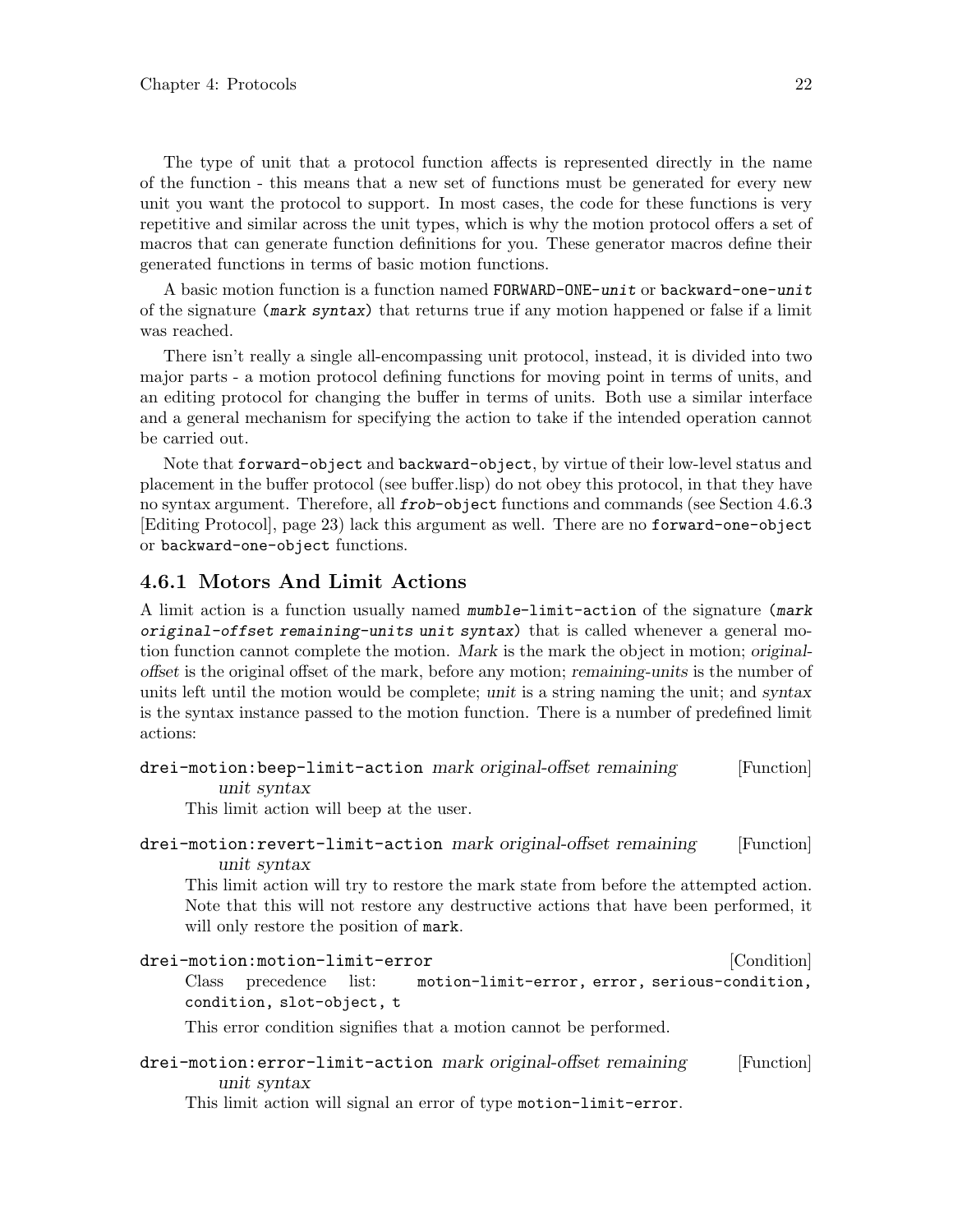<span id="page-25-0"></span>A diligent motor is a combination of two motion functions that has the same signature as a standard motion function (see [Section 4.6.2 \[Motion Protocol\], page 23\)](#page-25-3). The primary motion function is called the *motor* and the secondary motion function is called the *fiddler*. When the diligent motor is called, it will start by calling its motor - if the motor cannot carry out its motion, the fiddler will be called, and if the fiddler is capable of performing its motion, the motor will be called again, and if this second motor call also fails, the fiddler will be called yet again, etc. If at any time the call to the fiddler fails, the limit action provided in the call to the diligent motor will be activated. A typical diligent motor is the one used to implement a Backward Lisp Expression command - it attempts to move backwards by a single expression, and if that fails, it tries to move up a level in the expression tree and tries again.

```
drei-motion:make-diligent-motor motor fiddler [Function]
     Create and return a diligent motor with a default limit action of beep-limit-action.
     motor and fiddler will take turns being called until either motor succeeds or fiddler
     fails.
```
### <span id="page-25-3"></span>4.6.2 Motion Protocol

The concept of a basic motion function was introduced in [Section 4.6 \[Unit Protocol\],](#page-23-1) [page 21](#page-23-1). A general motion function is a function named forward-unit or backward-unit of the signature (mark syntax &optional (count 1) (limit-action #'ERROR-LIMIT-ACTION)) that returns true if it could move forward or backward over the requested number of units, count, which may be positive or negative; and calls the limit action if it could not, or returns NIL if the limit action is NIL.

### <span id="page-25-2"></span>4.6.3 Editing Protocol

An editing function is a function named forward-frob-unit or backward-frob-unit, or just frob-unit in the case where discering between forward and backward commands does not make sense (an example is transpose-unit).

A proper unit is a unit for which all the functions required by the motion protocol has been implemented, this can be trivially done by using the macro define-motion-commands (see [Section 4.6.4 \[Generator Macros\], page 23](#page-25-4)).

### <span id="page-25-4"></span>4.6.4 Generator Macros

## <span id="page-25-1"></span>4.7 Redisplay Protocol

A buffer can be on display in several panes, possibly by being located in several Drei instances. Thus, the buffer does not concern itself with redisplay, but assumes that whatever is using it will redisplay when appropriate. There is no predictable definitive rule for when a Drei instance will be redisplayed, but when it is, it will be done by calling the following generic function.

drei:display-drei drei &key redisplay-minibuffer [Generic Function] drei must be an object of type drei and frame must be a CLIM frame containing the editor pane of drei. If you define a new subclass of drei, you must define a method for this generic function. In most cases, methods defined on this function will merely be a trampoline to a function specific to the given Drei variant.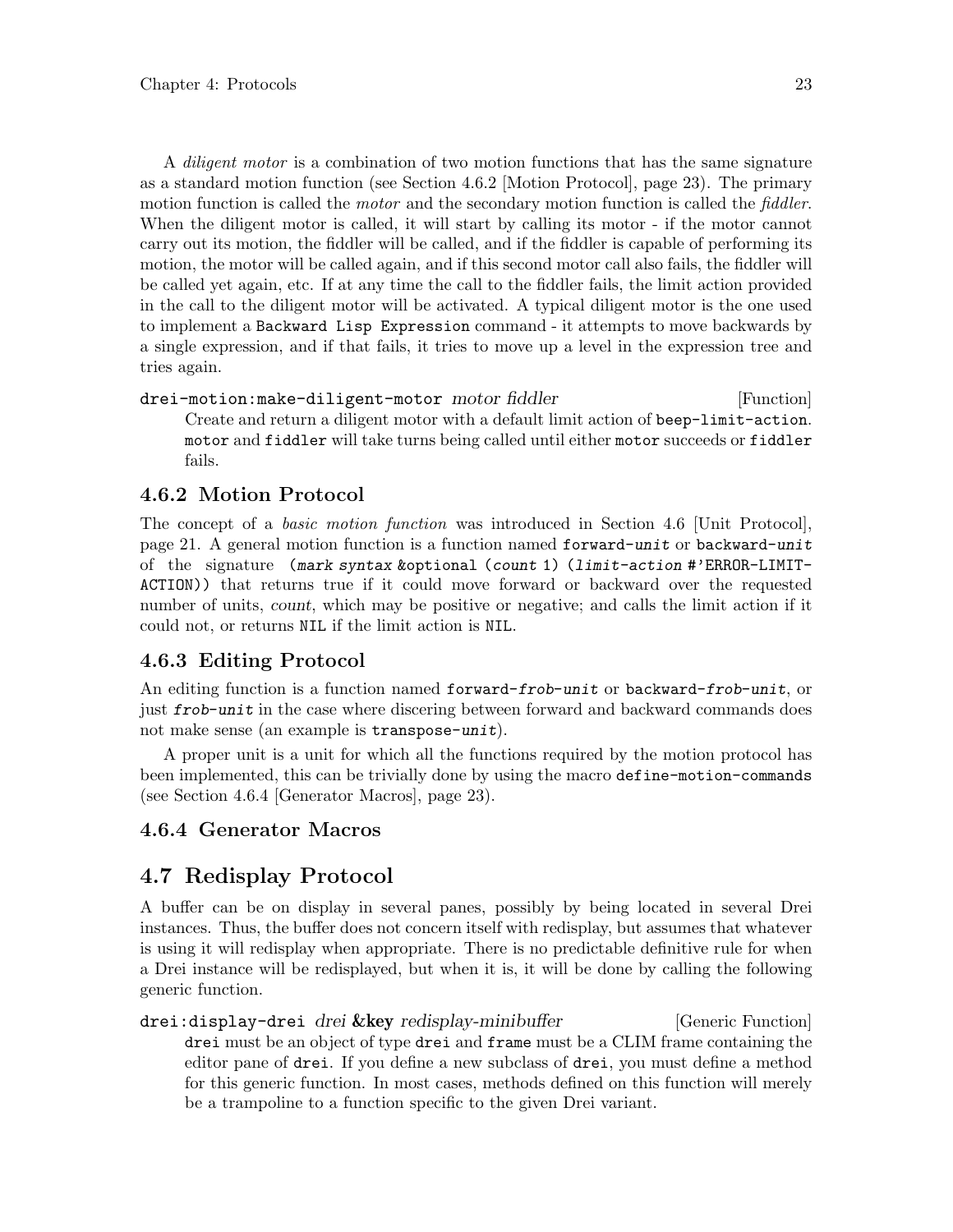<span id="page-26-0"></span>If redisplay-minibuffer is true, also redisplay \*minibuffer\* if it is non-NIL.

The redisplay engine supports view-specific customization of the display in order to facilitate such functionality as syntax highlighting. This is done through the following two generic functions, both of which have sensible default methods defined by drei-bufferview and drei-syntax-view, so if your view is a subclass of either of these, you do not need to define them yourself.

- drei:display-drei-view-contents stream view [Generic Function] The purpose of this function is to display the contents of a Drei view to some output surface. stream is the CLIM output stream that redisplay should be performed on, view is the Drei view instance that is being displayed. Methods defined for this generic function can draw whatever they want, but they should not assume that they are the only user of stream, unless the stream argument has been specialized to some application-specific pane class that can guarantee this. For example, when accepting multiple values using the accepting-values macro, several Drei instances will be displayed simultaneously on the same stream. It is permitted to only specialise stream on clim-stream-pane and not extended-output-stream. When writing methods for this function, be aware that you cannot assume that the buffer will contain only characters, and that any subsequence of the buffer is coercable to a string. Drei buffers can contain arbitrary objects, and redisplay methods are required to handle this (though they are not required to handle it nicely, they can just ignore the object, or display the princed representation.)
- drei:display-drei-view-cursor stream view cursor [Generic Function] The purpose of this function is to display a visible indication of a cursor of a Drei view to some output surface. stream is the CLIM output stream that drawing should be performed on, view is the Drei view object that is being redisplayed, cursor is the cursor object to be displayed (a subclass of drei-cursor) and syntax is the syntax object of view. Methods on this generic function can draw whatever they want, but they should not assume that they are the only user of stream, unless the stream argument has been specialized to some application-specific pane class that can guarantee this. It is permitted to only specialise stream on clim-stream-pane and not extended-output-stream. It is recommended to use the function offset-toscreen-position to determine where to draw the visual representation for the cursor. It is also recommended to use the ink specified by cursor to perform the drawing, if applicable. This method will only be called by the Drei redisplay engine when the cursor is active and the buffer position it refers to is on display - therefore, offset-to-screen-position is \*guaranteed\* to not return NIL or t.

### 4.8 Undo Protocol

Undo is the facility by which previous modifications to the buffer can be undone, returning the buffer state to what it was prior to some modification.

Undo is organized into a separate module. This module conceptually maintains a tree where the nodes represent application states and the arcs represent transitions between these states. The root of the tree represents the initial state of the application. The undo module also maintains a current state. During normal application operation, the current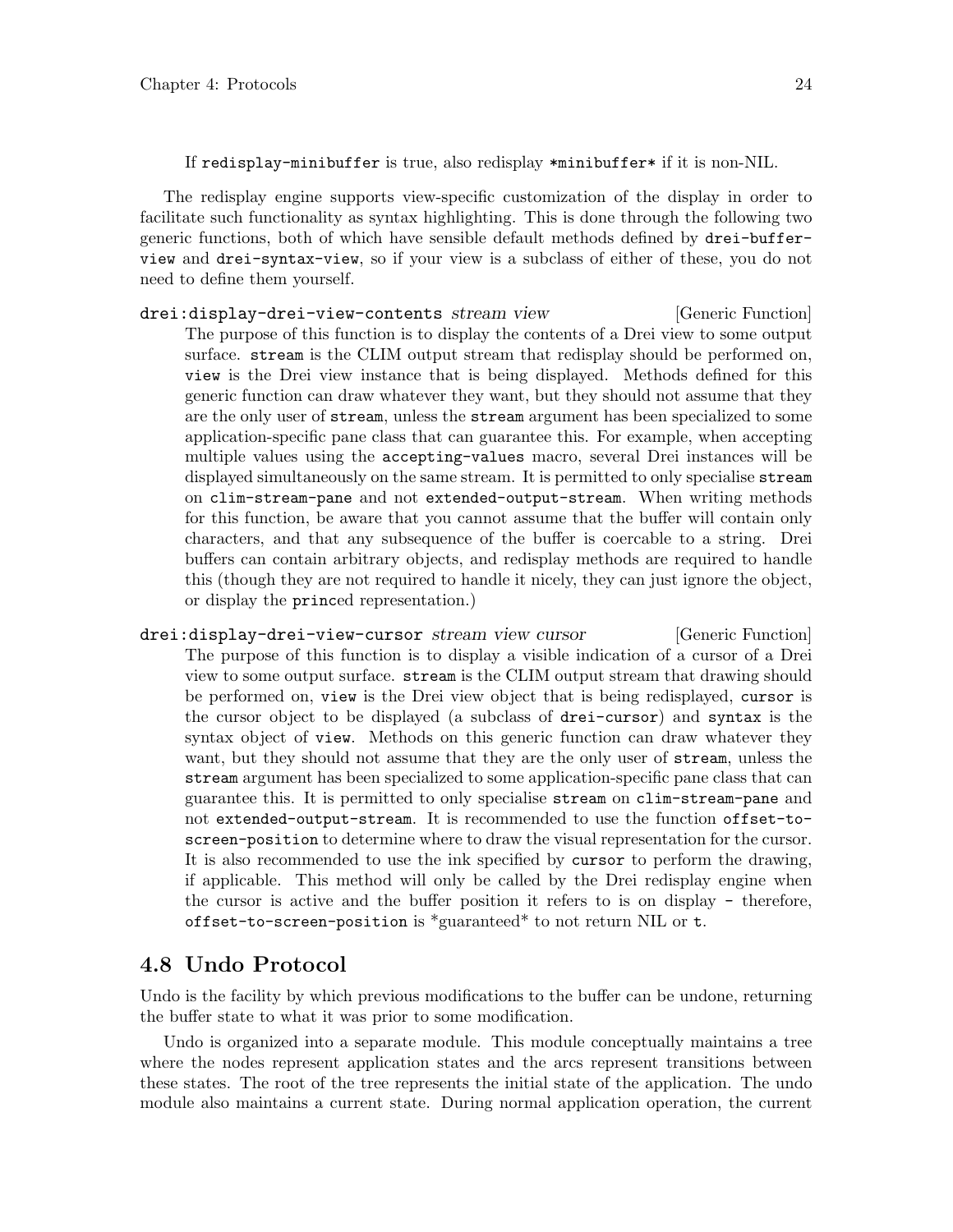<span id="page-27-0"></span>Arcs in the tree are ordered so that they always point FROM the current state. When the current state moves from one state to the other, the arc it traversed is reversed. The undo module does this by calling a generic function that client code must supply a method for.

#### 4.8.1 Protocol Specification

| drei-undo:no-more-undo                                                                                                         | [Condition] |
|--------------------------------------------------------------------------------------------------------------------------------|-------------|
| Class precedence list: no-more-undo, error, serious-condition, condition,<br>slot-object, t                                    |             |
| A condition of this type is signaled whenever an attempt is made to call undo when<br>the application is in its initial state. |             |
| drei-undo:undo-tree<br>Class precedence list: undo-tree, standard-object, slot-object, t<br>The base class for all undo trees. | [Class]     |

#### drei-undo:undo-record [Class]

Class precedence list: undo-record, standard-object, slot-object, t The base class for all undo records.

#### drei-undo:standard-undo-record [Class]

Class precedence list: standard-undo-record, undo-record, standard-object, slot-object, t

Slots:

#### • tree

The undo tree to which the undo record belongs.

Standard instantiable class for undo records.

```
drei-undo:add-undo undo-record undo-tree [Generic Function]
     Add an undo record to the undo tree below the current state, and set the current
     state to be below the transition represented by the undo record.
drei-undo:flip-undo-record undo-record (Generic Function)
     This function is called by the undo module whenever the current state is changed
     from its current value to that of the parent state (presumably as a result of a call to
     undo) or to that of one of its child states.
     Client code is required to supply methods for this function on client-specific subclasses
     of undo-record.
drei-undo:undo undo-tree &optional n [Generic Function]
```
Move the current state n steps up the undo tree and call flip-undo-record on each step. If the current state is at a level less than n, a no-more-undo condition is signaled and the current state is not moved (and no calls to flip-undo-record are made). As long as no new record are added to the tree, the undo module remembers which branch it was in before a sequence of calls to undo.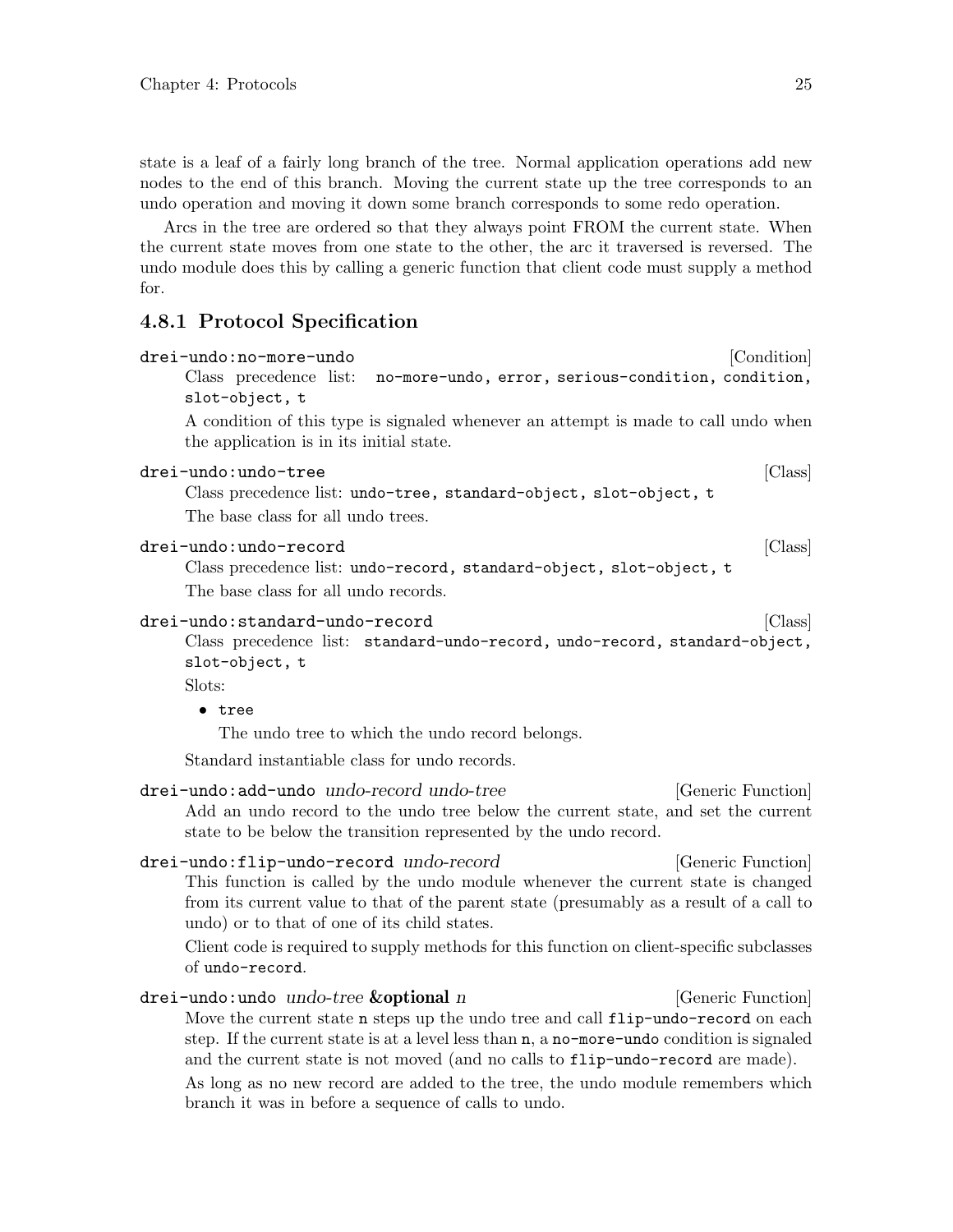<span id="page-28-0"></span>drei-undo:redo undo-tree **&optional** n [Generic Function] Move the current state n steps down the remembered branch of the undo tree and call flip-undo-record on each step. If the remembered branch is shorter than n, a no-more-undo condition is signaled and the current state is not moved (and no calls to flip-undo-record are made).

### 4.8.2 Implementation

Application states have no explicit representation, only undo records do. The current state is a pointer to an undo record (meaning, the current state is BELOW the transition represented by the record) or to the undo tree itself if the current state is the initial state of the application.

### 4.8.3 How The Buffer Handles Undo

```
drei:undo-mixin [Class]
```
Class precedence list: undo-mixin, standard-object, slot-object, t

Slots:

• tree

Returns the undo-tree of the buffer.

• undo-accumulate

The undo records created since the start of the undo context.

• performing-undo

True if we are currently performing undo, false otherwise.

This is a mixin class that buffer classes can inherit from. It contains an undo tree, an undo accumulator and a flag specifyng whether or not it is currently performing undo. The undo tree and undo accumulators are initially empty.

#### drei:undo-tree buffer is a controlled between the controlled properties in the controlled between  $[Generic Function]$

The undo-tree object associated with the buffer. This usually contains a record of every change that has been made to the buffer since it was created.

Undo is implemented as :before methods on, insert-buffer-object, insert-buffer-sequence and delete-buffer-range specialized on undo-mixin.

drei:undo-accumulate buffer is a controlled for the controlled of  $[Generic Function]$ A list of the changes that have been made to buffer since the last time undo was added to the undo tree for the buffer. The list returned by this function is initially NIL (the empty list). The :before methods on insert-buffer-object, insert-buffersequence, and delete-buffer-range push undo records on to this list.

drei:performing-undo buffer is a controlled to the controller intervals of  $[Generic Function]$ If true, the buffer is currently performing an undo operation. The :before methods on insert-buffer-object, insert-buffer-sequence, and delete-buffer-range push undo records onto the undo accumulator only if performing-undo is false, so that no undo information is added as a result of an undo operation.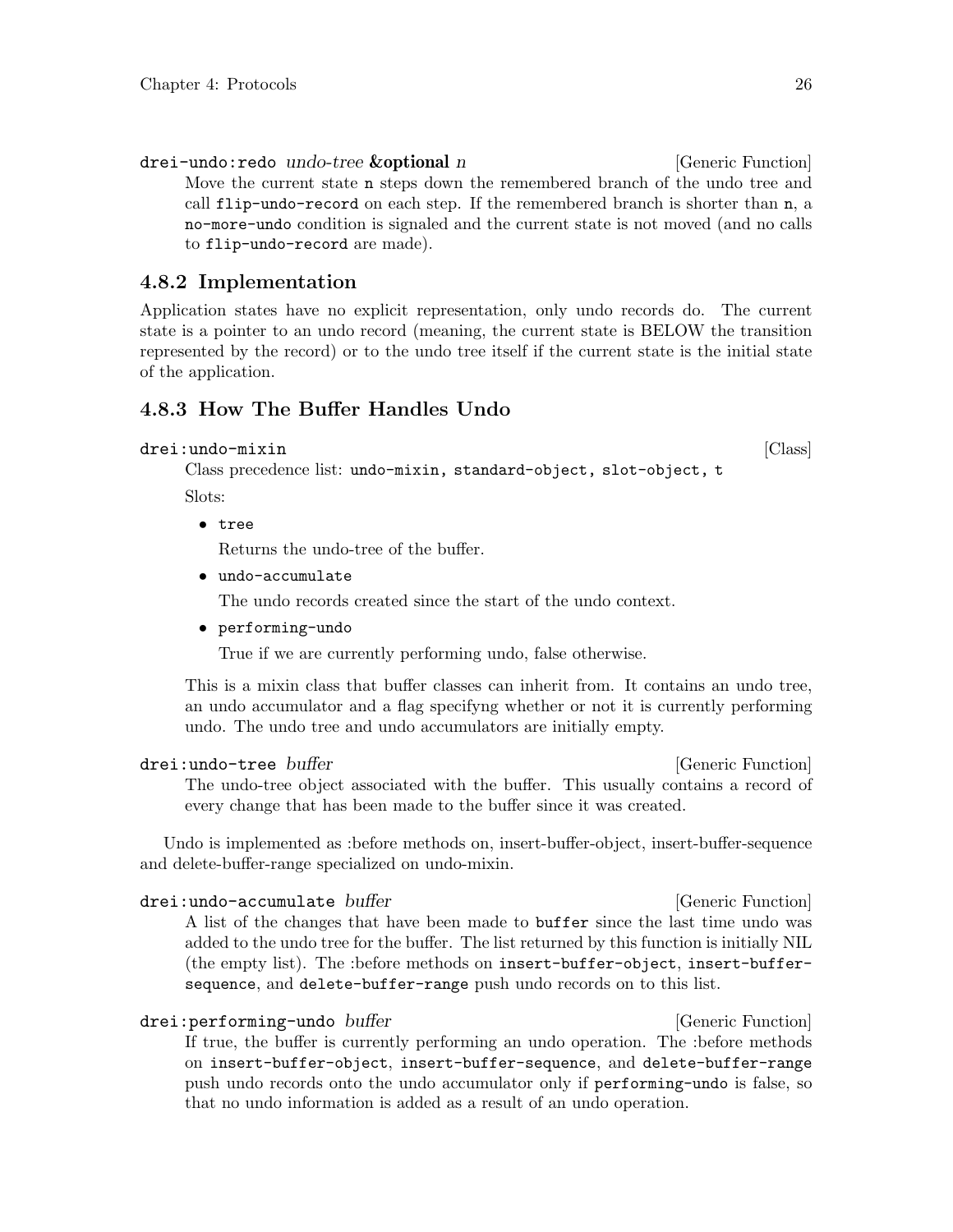<span id="page-29-0"></span>Three subclasses insert-record, delete-record, and compound-record of undo-record are used. An insert record stores a position and some sequence of objects to be inserted, a delete record stores a position and the length of the sequence to be deleted, and a compound record stores a list of other undo records.

The :before methods on insert-buffer-object and insert-buffer-sequence push a record of type delete-record onto the undo accumulator for the buffer, and the :before method on delete-buffer-range pushes a record of type insert-record onto the undo accumulator.

drei:with-undo (get-buffers-exp) &body body [Macro] This macro executes the forms of body, registering changes made to the list of buffers retrieved by evaluating get-buffers-exp. When body has run, for each buffer it will call add-undo with an undo record and the undo tree of the buffer. If the changes done by body to the buffer has resulted in only a single undo record, it is passed as is to add-undo. If it contains several undo records, a compound undo record is constructed out of the list and passed to add-undo. Finally, if the buffer has no undo records, add-undo is not called at all.

To avoid storing an undo record for each object that is inserted, the with-undo macro may in some cases just increment the length of the sequence in the last delete-record.

The method on flip-undo-record specialized on insert-record binds performing-undo for the buffer to T, inserts the sequence of objects in the buffer, and calls change-class to convert the insert-record to a delete-record, giving it a the length of the stored sequence.

The method on flip-undo-record specialized on delete-record binds performing-undo for the buffer to T, deletes the range from the buffer, and calls change-class to convert the delete-record to an insert-record, giving it the sequence at the stored offset in the buffer with the specified length.

The method on flip-undo-record specialized on compound-record binds performing-undo for the buffer to T, recursively calls flip-undo-record on each element of the list of undo records, and finally destructively reverses the list.

```
drei:drei-undo-record [Class]
```
Class precedence list: drei-undo-record, standard-undo-record, undo-record, standard-object, slot-object, t

Slots:

• buffer — initargs: :buffer

The buffer to which the record belongs.

A base class for all output records in Drei.

#### drei:simple-undo-record [Class]

Class precedence list: simple-undo-record, drei-undo-record, standard-undo-record, undo-record, standard-object, slot-object,  $\pm$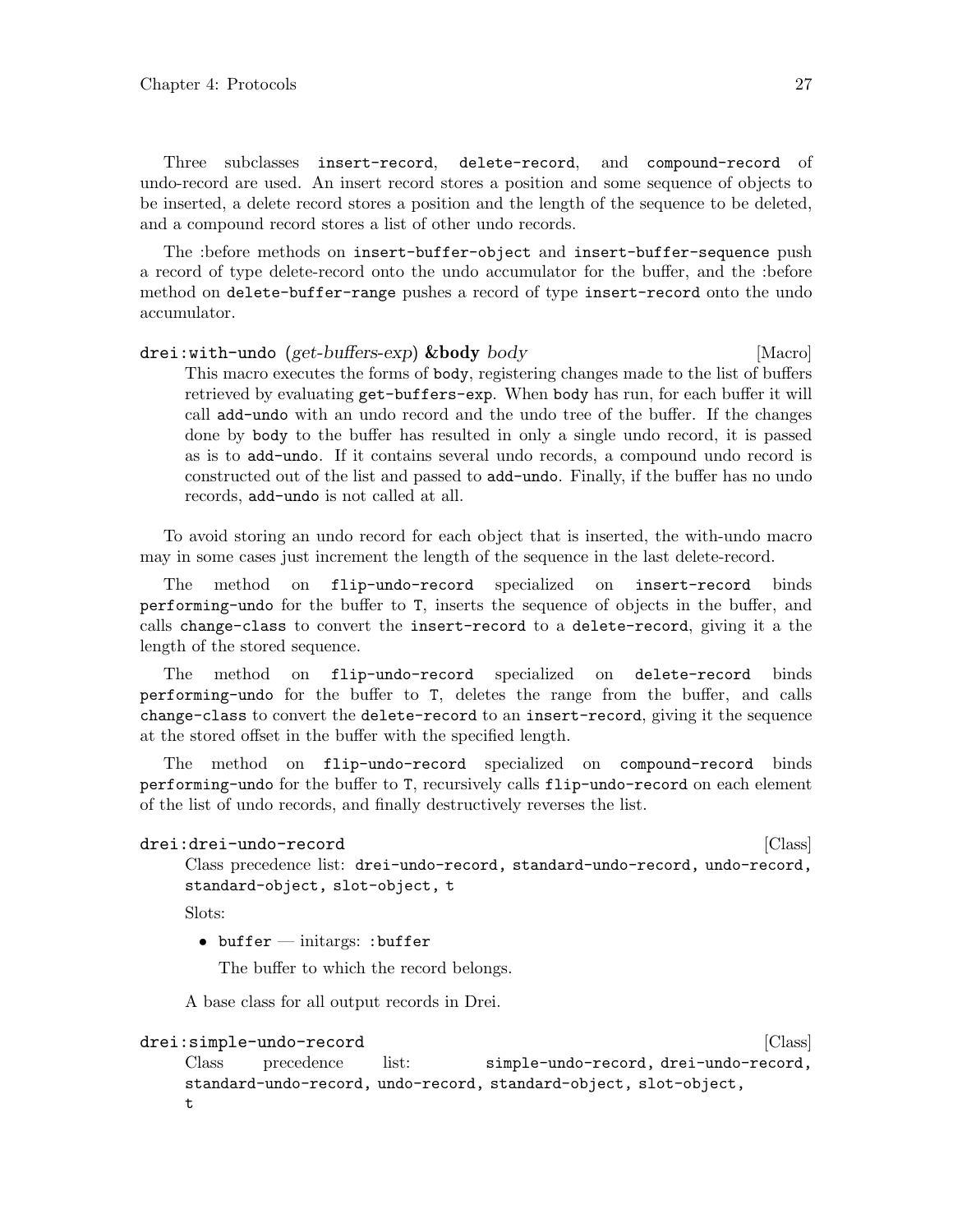#### <span id="page-30-0"></span>Slots:

#### • offset — initargs: :offset

The offset that determines the position at which the undo operation is to be executed.

A base class for output records that modify buffer contents at a specific offset.

#### drei:insert-record [Class]

Class precedence list: insert-record, simple-undo-record, drei-undo-record, standard-undo-record, undo-record, standard-object, slot-object, t Slots:

• objects — initargs: :objects

The sequence of objects that are to be inserted whenever flip-undo-record is called on an instance of insert-record.

Whenever objects are deleted, the sequence of objects is stored in an insert record containing a mark.

#### drei:delete-record [Class]

Class precedence list: delete-record, simple-undo-record, drei-undo-record, standard-undo-record, undo-record, standard-object, slot-object, t Slots:

• length — initargs: :length

The length of the sequence of objects to be deleted whenever flip-undo-record is called on an instance of delete-record.

Whenever objects are inserted, a delete-record containing a mark is created and added to the undo tree.

```
drei:compound-record [Class]
```

```
Class precedence list: compound-record, drei-undo-record, standard-undo-record,
undo-record, standard-object, slot-object, t
Slots:
```
• records — initargs: : records

The undo records contained by this compound record.

This record simply contains a list of other records.

### 4.9 Kill Ring Protocol

During the process of text editing it may become necessary for regions of text to be manipulated non-sequentially. The kill ring and its surrounding protocol offers both a temporary location for data to be stored, as well as methods for stored data to be accessed.

Conceptually, the kill ring is a stack of bounded depth, so that when elements are pushed beyond that depth, the oldest element is removed. All newly added data is attached to a single point at the "start of ring position" or SORP.

This protocol provides two methods which govern how data is to be attached to the SORP. The first method moves the current SORP to a new position, on to which a new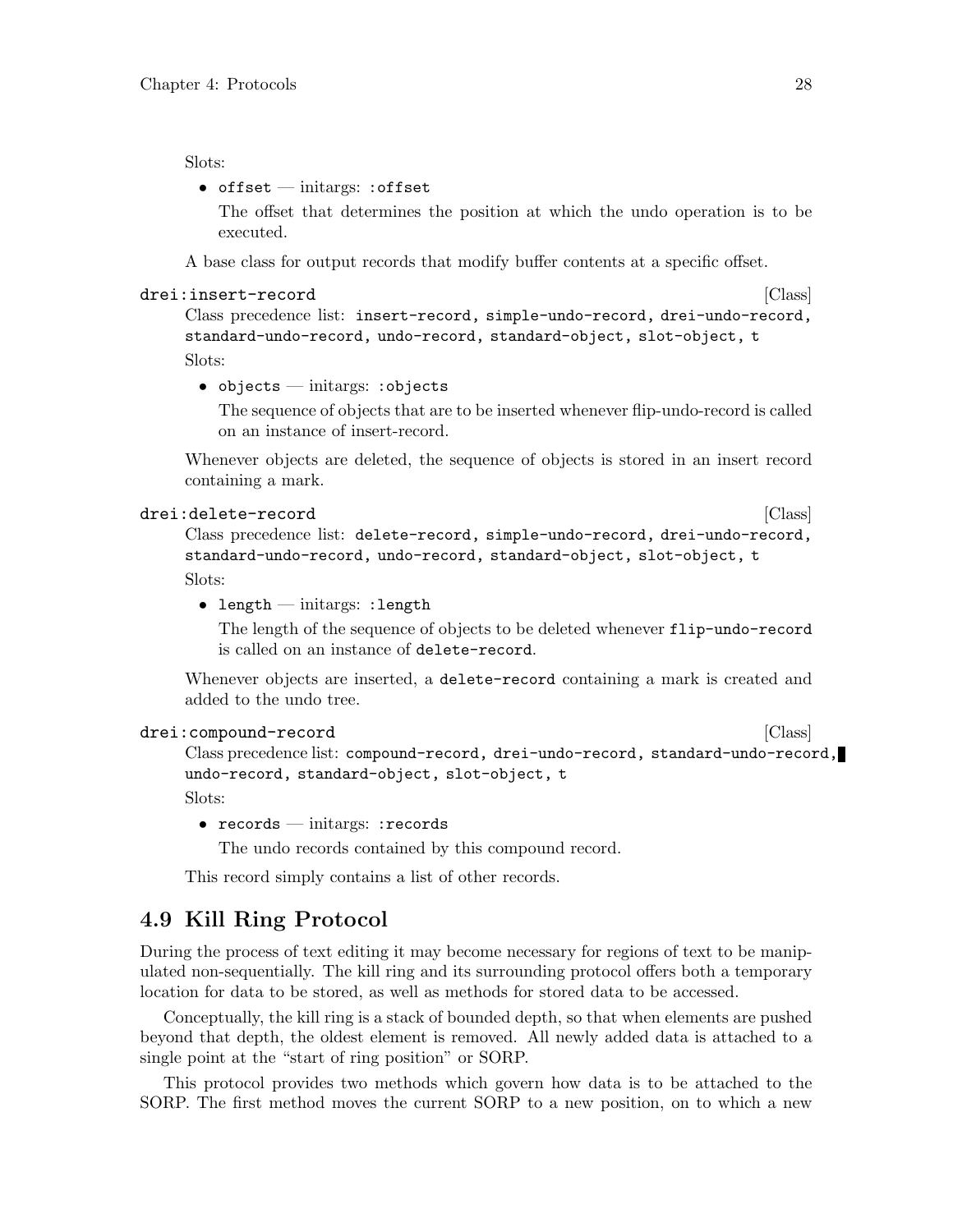<span id="page-31-0"></span>object is attached. The second conserves the current position and replaces its contents with a sequence constructed of new and pre-existing SORP objects. This latter method is refered to as a "concatenating push".

For data retrievial the kill ring class provides a "yank point" which allows focus to be shifted from the SORP to other positions within the kill ring. The yank point is limited to two types of motition, one being a rotation away from the SORP and the other being an immediate return or "reset" to the start position. When the kill ring is modified, for example by a push, the yank point will be reset to the start position.

### 4.9.1 Kill Ring Protocol Specification

```
drei-kill-ring:kill-ring die besteht is a state of the control of the control of the control of the control of the control of the control of the control of the control of the control of the control of the control of the co
```

```
Class precedence list: kill-ring, standard-object, slot-object, t
```
Slots:

•  $max-size - unitargs: max-size -$ 

The limitation placed upon the number of elements held by the kill ring. Once the maximum size has been reached, older entries must first be removed before new ones can be added. When altered, any surplus elements will be silently dropped.

• cursorchain

The cursorchain associated with the kill ring.

• yankpoint

The flexicursor associated with the kill ring.

A class for all kill rings

```
drei-kill-ring:kill-ring-max-size kr [Generic Function]
    Returns the value of the kill ring's maximum size
```
drei-kill-ring:kill-ring-length kr [Generic Function] Returns the current length of the kill-ring. Note this is different than kill-ringmax-size.

- drei-kill-ring:kill-ring-standard-push kr vector [Generic Function] Pushes a vector of objects onto the kill ring creating a new start of ring position. This function is much like an everyday Lisp push with size considerations. If the length of the kill ring is greater than the maximum size, then "older" elements will be removed from the ring until the maximum size is reached.
- drei-kill-ring:kill-ring-concatenating-push kr vector [Generic Function] Concatenates the contents of vector onto the end of the current contents of the top of the kill ring. If the kill ring is empty the a new entry is pushed.
- drei-kill-ring:kill-ring-reverse-concatenating-push [Generic Function] kr vector

Concatenates the contents of vector onto the front of the current contents of the top of the kill ring. If the kill ring is empty a new entry is pushed.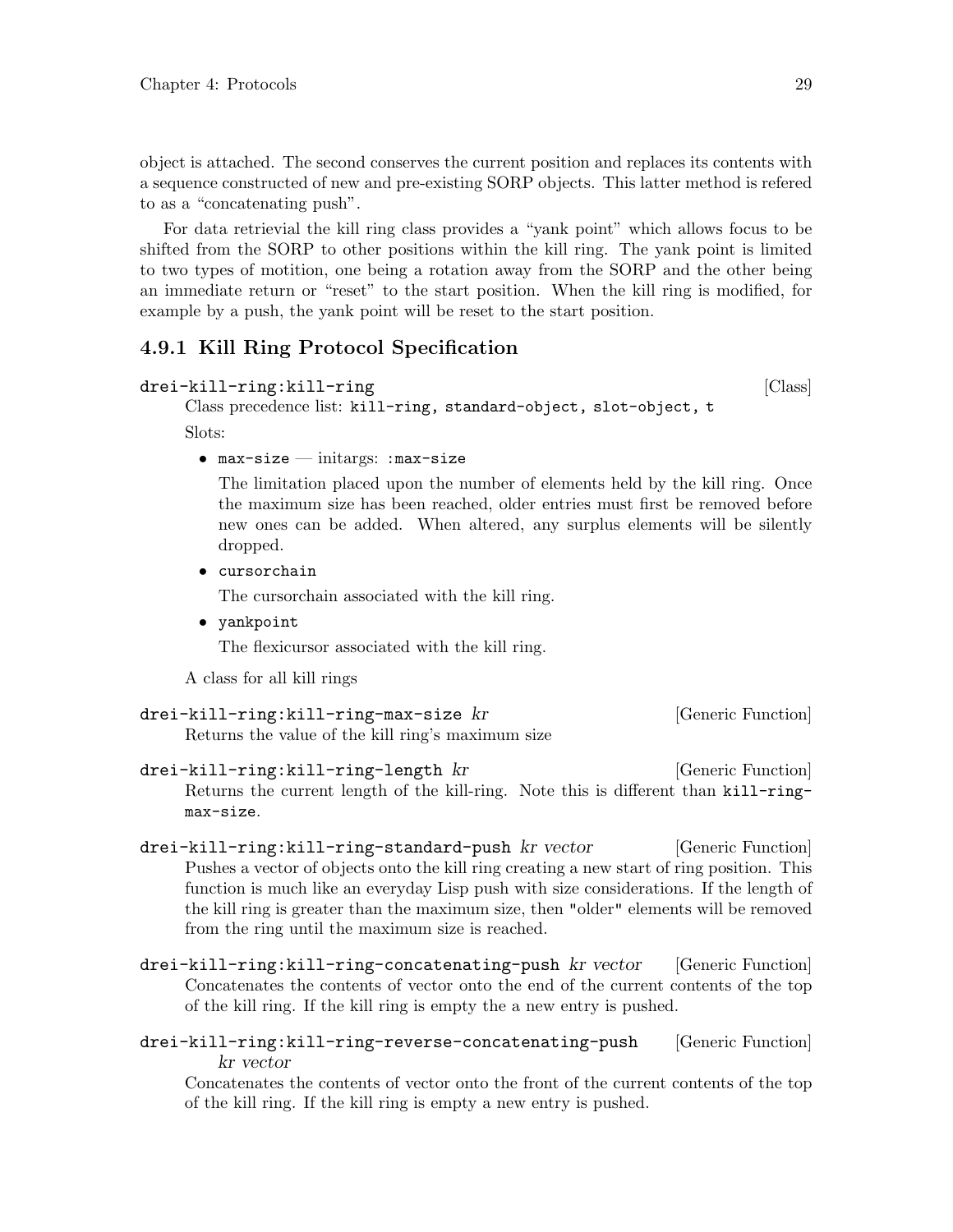- <span id="page-32-0"></span>drei-kill-ring:rotate-yank-position kr &optional times [Generic Function] Moves the yank point associated with a kill-ring one or times many positions away from the start of ring position. If times is greater than the current length then the cursor will wrap to the start of ring position and continue rotating.
- drei-kill-ring:reset-yank-position kr [Generic Function] Moves the current yank point back to the start of of kill ring position
- drei-kill-ring:kill-ring-yank kr &optional reset [Generic Function] Returns the vector of objects currently pointed to by the cursor. If reset is t, a call to reset-yank-position is called before the object is yanked. The default for reset is NIL. If the kill ring is empty, a condition of type empty-kill-ring is signalled.

### 4.9.2 Kill Ring Implementation

The kill ring structure is built mainly of two parts: the stack like ring portion, which is a cursorchain, and the yank point, which is a left-sticky-flexicursor. To initialize a kill ring, the :max-size slot initarg is simply used to set the max size. The remaining slots constisting of the cursorchain and the left-sticky-flexicursor are instantized upon creation of the kill ring.

Stored onto the cursorchain are simple-vectors of objects, mainly characters from a Drei buffer. In order to facilitate this, the kill ring implementation borrows heavily from the flexichain library of functions. The following functions lie outside the kill ring and flexichain protocols, but are pertinent to the kill ring implementation.

| drei-kill-ring:kill-ring-chain ring                         | [Generic Function] |
|-------------------------------------------------------------|--------------------|
| Return the cursor chain associated with the kill ring ring. |                    |
| drei-kill-ring:kill-ring-cursor ring                        | [Generic Function] |
| Return the flexicurs or associated with the kill ring.      |                    |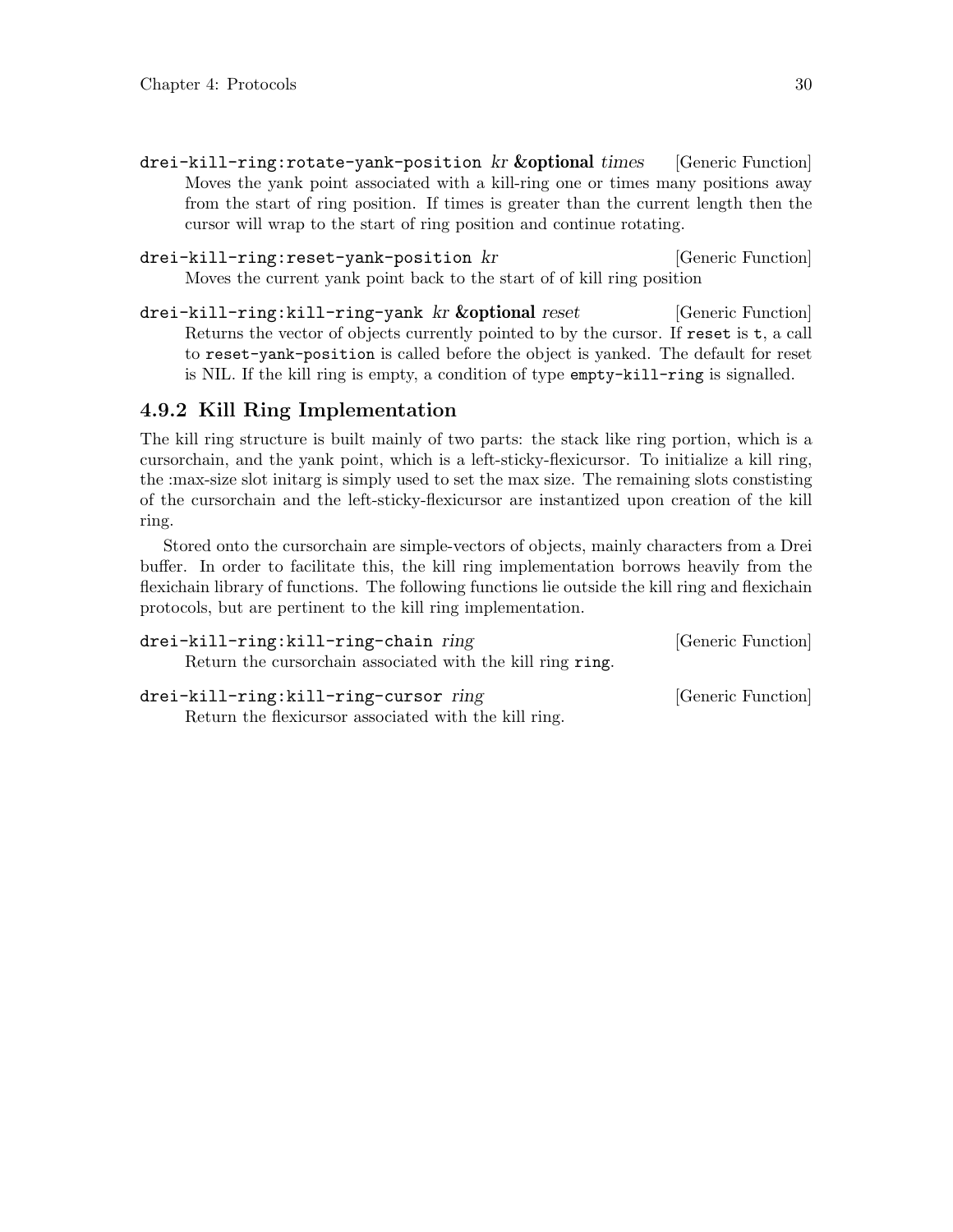# <span id="page-33-0"></span>5 Defining Drei Commands

Drei commands are standard CLIM commands that are stored in standard CLIM command tables. Drei uses a number of distinct command tables, some of which are merely used to group commands by category, and some whose contents may only be applicable under specific circumstances. When the contents of a command table is applicable, that command table is said to be active. Some syntaxes may define specific command tables that will only be active for buffers using that syntax. Commands in such tables are called syntax-specific commands.

### 5.1 Drei Command Tables

Here is a list of the command tables that are always active, along with a note describing what they are used for:

| comment-table                                                                                                                                                                           | [Command Table] |
|-----------------------------------------------------------------------------------------------------------------------------------------------------------------------------------------|-----------------|
| Commands for dealing with comments in, for example, source code. For syntaxes<br>that do not have the concept of a comment, many of the commands of this table will<br>not do anything. |                 |
| deletion-table<br>Commands that destructively modify buffer contents.                                                                                                                   | [Command Table] |
| editing-table<br>Commands that transform the buffer contents somehow (such as transposing two<br>words).                                                                                | [Command Table] |
| fill-table<br>Commands that fill (wrap) text.                                                                                                                                           | [Command Table] |
| case-table<br>Commands that modify the case of characters.                                                                                                                              | [Command Table] |
| indent-table<br>Commands that indent text based on the current syntax.                                                                                                                  | [Command Table] |
| marking-table<br>Commands that deal with managing the mark or nondestructively copying buffer<br>contents.                                                                              | [Command Table] |
| movement-table<br>Commands that move point.                                                                                                                                             | [Command Table] |
| search-table<br>Commands that can search the buffer.                                                                                                                                    | [Command Table] |
| info-table<br>Commands that display information about the state of the buffer.                                                                                                          | [Command Table] |
| self-insert-table<br>Commands that insert the gesture used to invoke them into the buffer. You probably<br>won't need to add commands to this table.                                    | [Command Table] |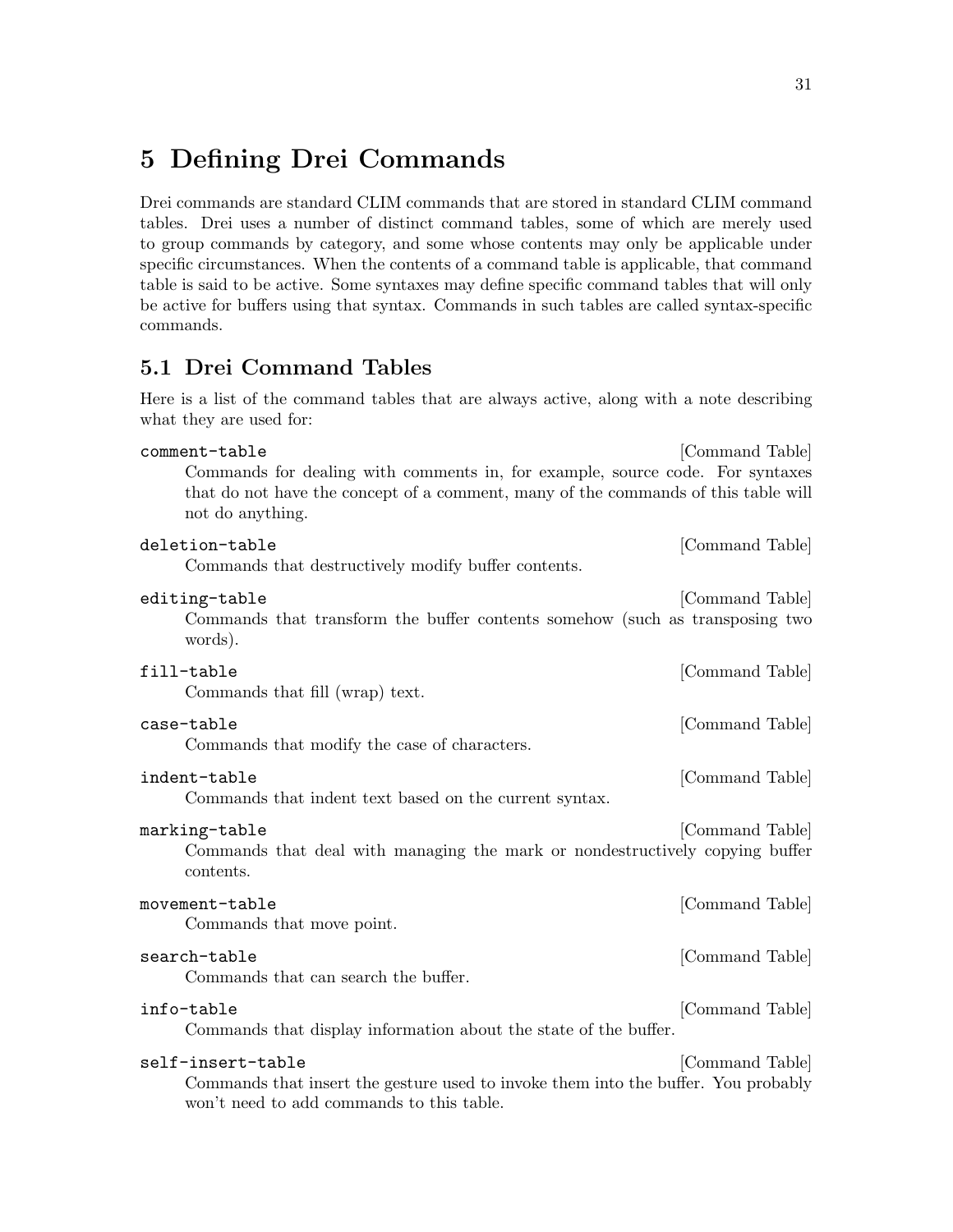#### <span id="page-34-0"></span>editor-table [Command Table]

A command table that inherits from the previously mentioned tables (plus some more). This command table is the "basic" table for accessing Drei commands, and is a good place to put your own user-defined commands if they do not fit in another table.

There are also two conditionally-active command tables:

#### exclusive-gadget-table  $[{\rm Command~Table}]$

This command table is only active in the gadget version of Drei.

#### exclusive-input-editor-table [Command Table]

This command table is only active when Drei is used as an input-editor.

When you define keybindings for your commands, you should put the keybindings in the same command table as the command itself.

### 5.2 Numeric Argument In Drei

The numeric argument state is currently not directly accessible from within commands. However, Drei uses ESA's numeric argument processing code, Drei commands can thus be provided with numeric arguments in the same way as ESA commands can. When using set-key to setup keybindings, provide the value of \*numeric-argument-marker\* as an argument to have the command processing code automatically insert the value of the numeric argument whenever the keybinding is invoked. You can also use \*numeric-argument-p\* to have a boolean value, stating whether or not a numeric argument has been provided by the user, inserted. Note that you must write your commands to accept arguments before you can do this (see [Section 5.3 \[Examples Of Defining Drei Commands\], page 32\)](#page-34-1).

### <span id="page-34-1"></span>5.3 Examples Of Defining Drei Commands

A common text editing task is to repeat the word at point, but for some reason, Drei does not come with a command to do this, so we need to write our own. Fortunately, Drei is extensible software, and to that end, a DREI-USER package is provided that is intended for user customizations. We're going to create a standard CLIM command named com-repeatword in the command table editing-table. The implementation consists of cloning the current point, move it a word backward, and insert into the buffer the sequence delimited by point and our moved mark. Our command takes no arguments.

```
(define-command (com-repeat-word :name t
                                     :command-table editing-table)
       ()
     (let ((mark (clone-mark (point)))
       (backward-word mark (current-syntax 1)
       (insert-sequence mark (region-to-sequence mark (point))))
For (point) and (current-syntax), see Section 1.1 [Access Functions], page 2.
```
This command facilitates the single repeat of a word, but that's it. This is not very useful - instead, we would like a command that could repeat a word an arbitrary (user-supplied)

number of times. The primary way for a CLIM command to ask for user-supplied values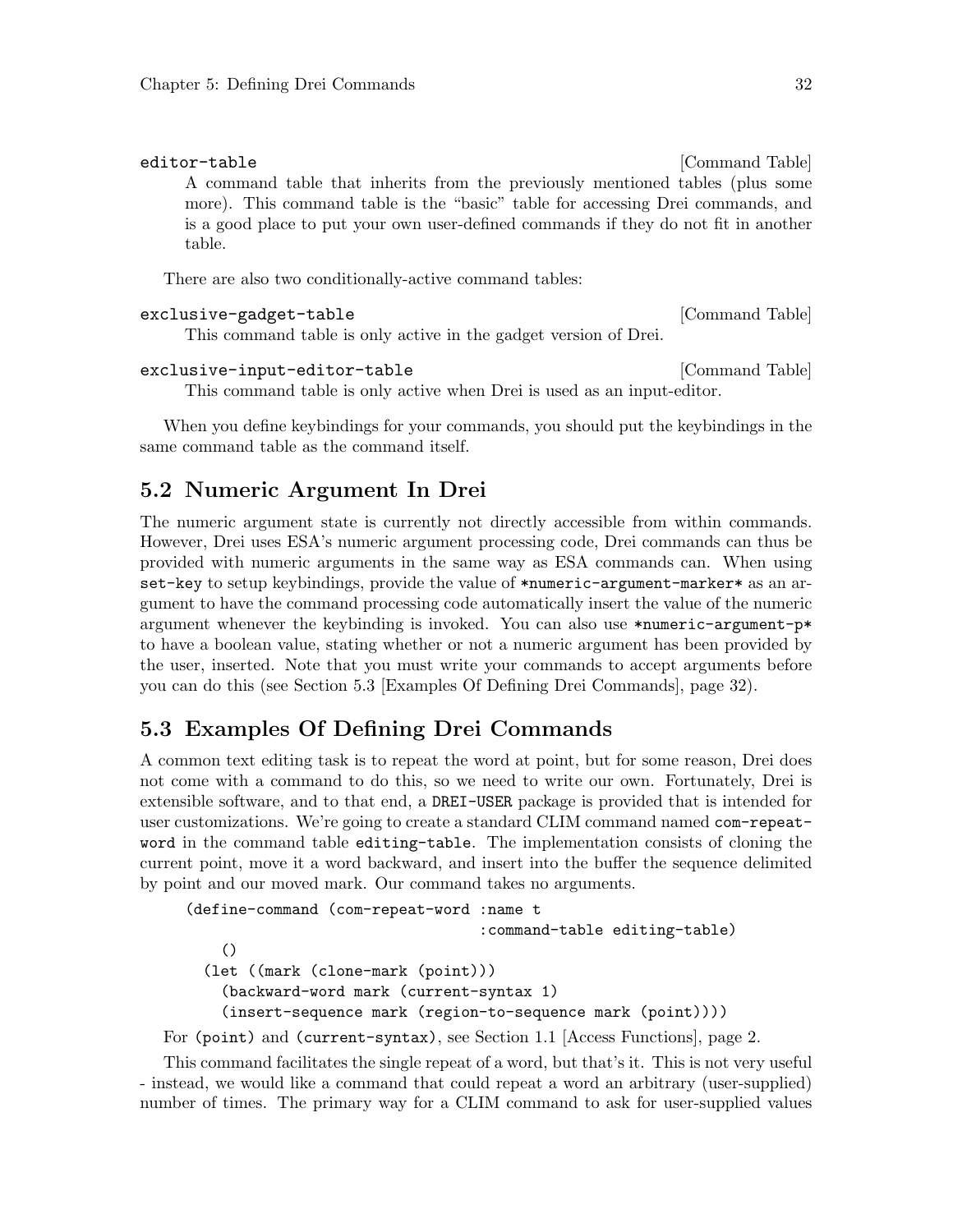<span id="page-35-0"></span>is to use command arguments. We define a new command that takes an integer argument specifying the number of times to repeat the word at point.

```
(define-command (com-repeat-word :name t
                                 :command-table editing-table)
    ((count 'integer :prompt "Number of repeats"))
  (let ((mark (clone-mark (point)))
    (backward-word mark (current-syntax 1)
    (let ((word (region-to-sequence mark (point)))
      (dotimes (i count)
        (insert-sequence mark word)))))
```
Great - our command is now pretty full-featured. But with an editing operation as common as this, we really want it to be quickly accessible via some intuitive keystroke. We choose  $M-C-r$ . Also, it'd be nice if, instead of interactively quering us for commands, the command would just use the value of the numeric argument as the number of times to repeat. There's no way to do this with a named command (ie. when you run the command with  $M-x$ ), but it's quite easy to do in a keybinding. We use the ESA set-key function:

```
(set-key '(com-repeat-word ,*numeric-argument-marker*)
         'editing-table
         '((\# \r : \text{control :=})))
```
Now, pressing  $M-C-r$  will result in the com-repeat-word command being run with the first argument substituted for the value of the numeric argument. Since the numeric argument will be 1 if nothing else has been specified by the user, we are guaranteed that the first argument is always an integer, and we are guaranteed that the count argument will have a sensible default, even if the user does not explicitly provide a numeric argument.

## 5.4 Drei's Syntax Command Table Protocol

In order to provide conditionally active command tables, Drei defines the syntax-commandtable class. While this class is meant to facilitate the addition of commands to syntaxes when they are run in a specific context (for example, a large editor application adding a Show Macroexpansion command to Lisp syntax), their modus operandi is general enough to be used for all conditional activity of command tables. This is useful for making commands available that could not be generally implemented for all Drei instances — returning to the Show Macroexpansion example, such a command can only be implemented if there is a sufficiently large place to show the expansion, and this might not be available for a generic Drei input-editor instance, but could be provided by an application designed for it.

Syntax command tables work by conditionally inheriting from other command tables, so it is necessary to define one (or more) command tables for the commands you wish to make conditionally available.

When providing a :command-table argument to **define-syntax** that names a syntax command table, an instance of the syntax command table will be used for the syntax.

```
drei-syntax:syntax-command-table intervalsed and solution \lbrack Class \rbrackClass precedence list: syntax-command-table, standard-command-table,
     command-table, standard-object, slot-object, t
```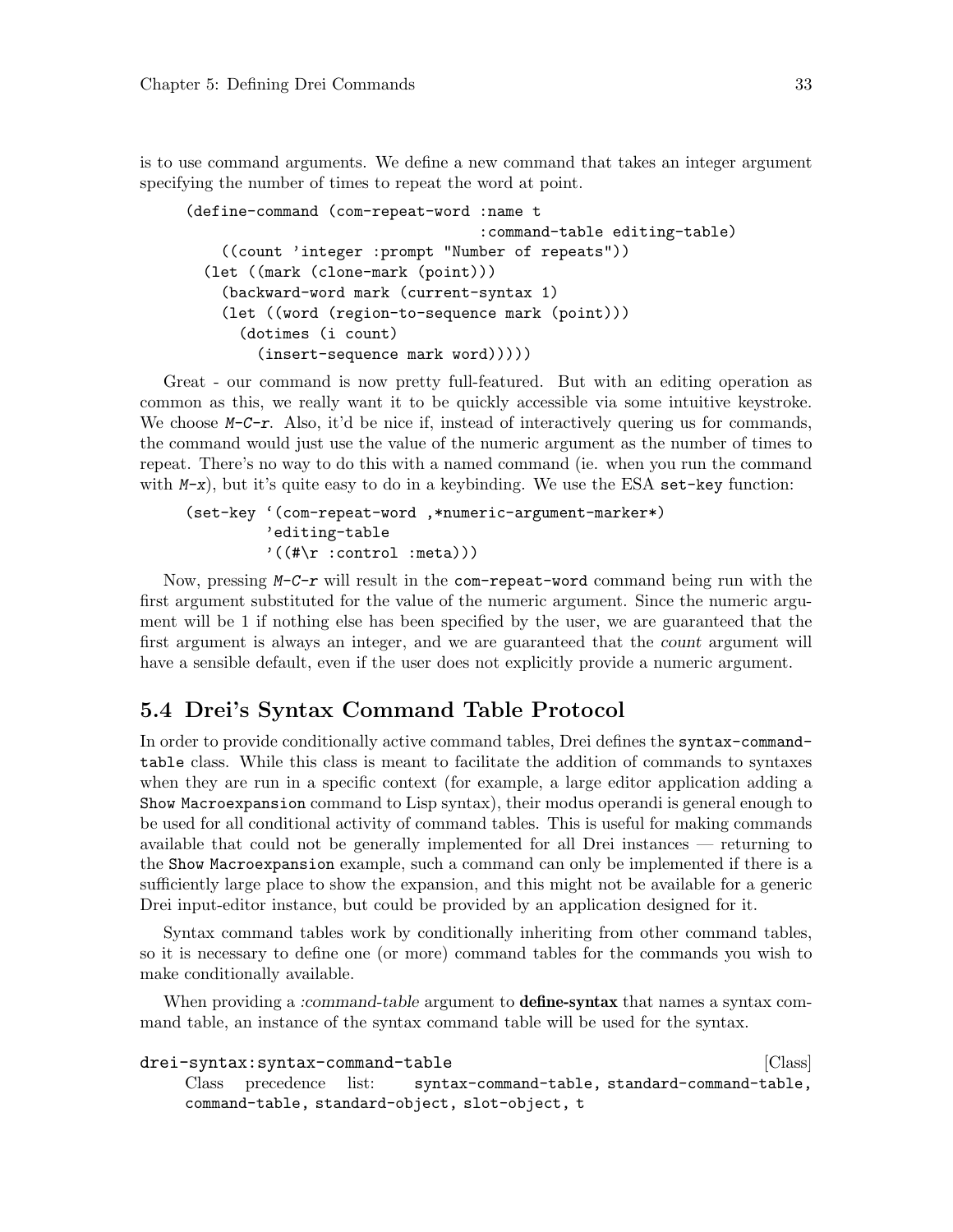<span id="page-36-0"></span>A syntax command table provides facilities for having frame-specific commands that do not show up when the syntax is used in other applications than the one it is supposed to. For example, the Return From Definition command should be available when Lisp syntax is used in Climacs (or another editor), but not anywhere else.

#### drei-syntax:additional-command-tables editor [Generic Function] command-table

Method combination: APPEND (most-specific-first)

Return a list of additional command tables that should be checked for commands in addition to those command-table inherits from. The idea is that methods are specialised to editor (which is at first a Drei instance), and that those methods may call the function again recursively with a new editor argument to provide arbitrary granularity for command-table-selection. For instance, some commands may be applicable in a situation where the editor is a pane or gadget in its own right, but not when it functions as an input-editor. In this case, a method could be defined for application-frame as the editor argument, that calls additional-commandtables again with whatever the "current" editor instance is. The default method on this generic function just returns the empty list.

#### drei-syntax:define-syntax-command-table name &rest args &key [Macro] &allow-other-keys

Define a syntax command table class with the provided name, as well as defining a CLIM command table of the same name. args will be passed on to make-command-table. An :around method on command-table-inherit-from for the defined class will also be defined. This method will make sure that when an instance of the syntax command table is asked for its inherited command tables, it will return those of the defined CLIM command table, as well as those provided by methods on additional-command-tables. Command tables provided through additional-command-tables will take precence over those specified in the usual way with :inherit-from.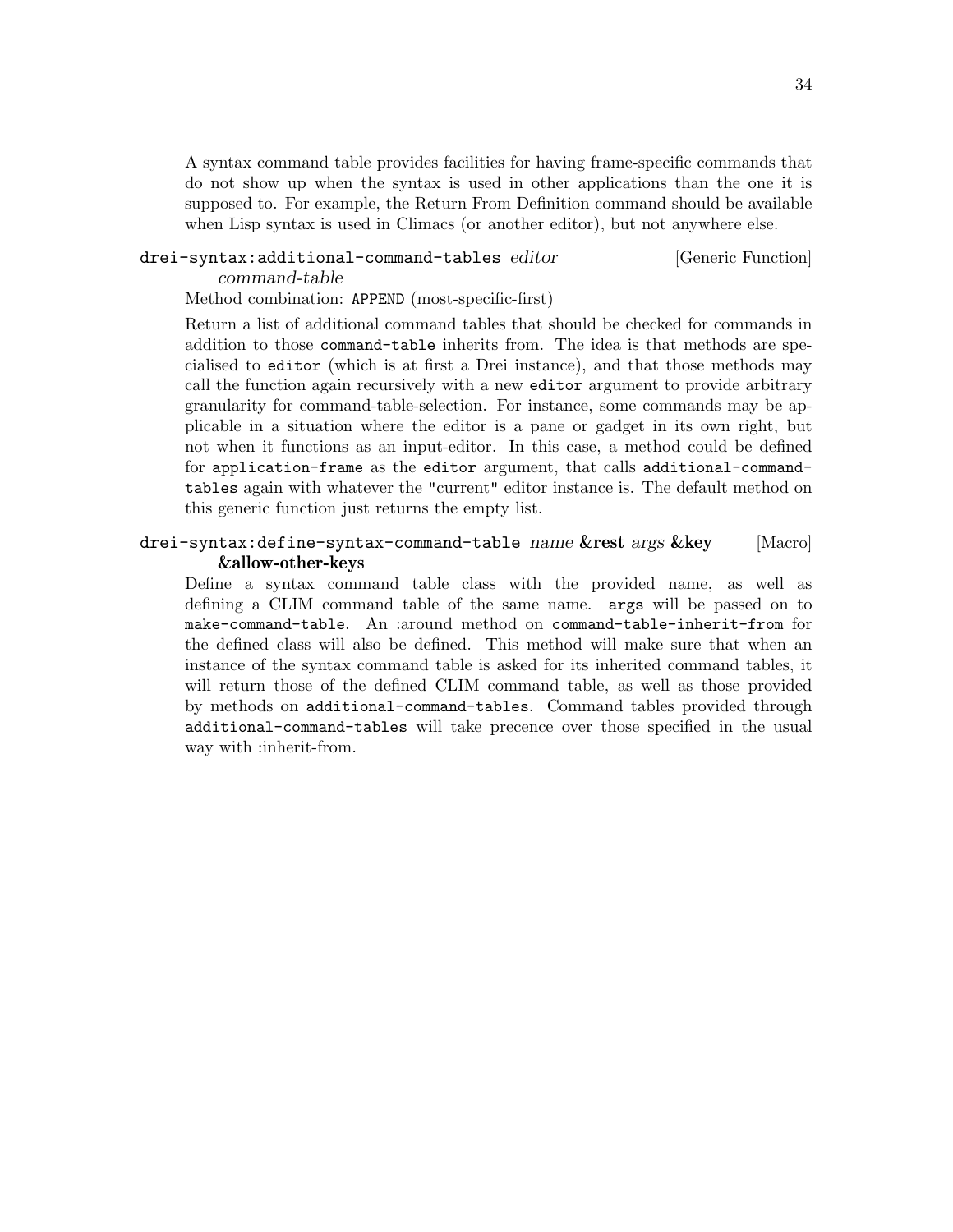# <span id="page-37-0"></span>Concept Index

# B

# D

| Drei command defining $\ldots \ldots \ldots \ldots \ldots \ldots \ldots$ 32 |
|-----------------------------------------------------------------------------|
|                                                                             |
|                                                                             |
|                                                                             |
|                                                                             |
|                                                                             |
|                                                                             |

# I

# L

# N

|--|--|--|

# S

# T

# $\mathbf U$

|--|--|

# V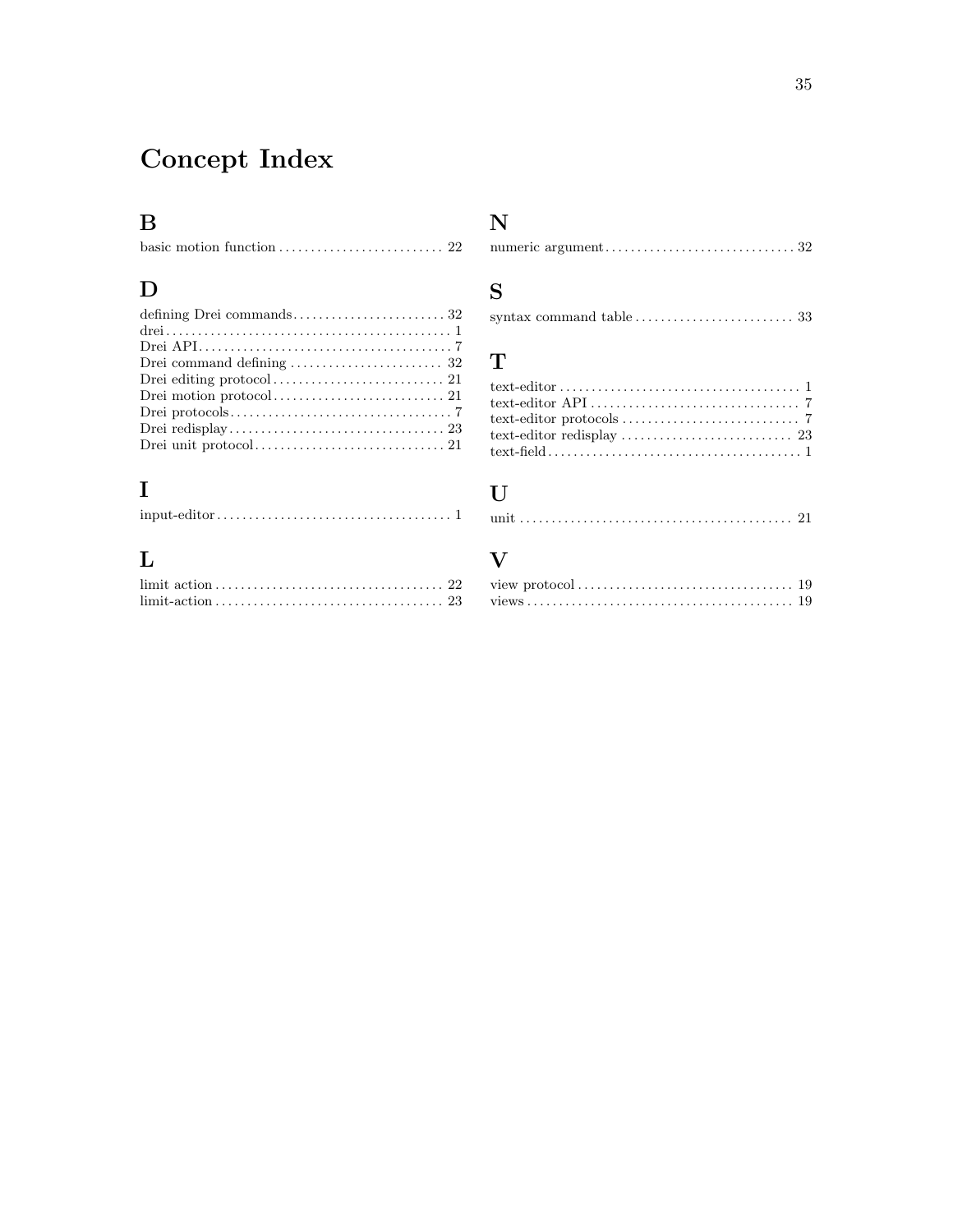# <span id="page-38-0"></span>Variable Index

# D

| drei-kill-ring:*kill-ring*3 |  |  |
|-----------------------------|--|--|

# E

| esa:*minibuffer* $\ldots \ldots \ldots \ldots \ldots \ldots \ldots \ldots \ldots \: 3$ |  |
|----------------------------------------------------------------------------------------|--|
| esa:*previous-command* $3$                                                             |  |